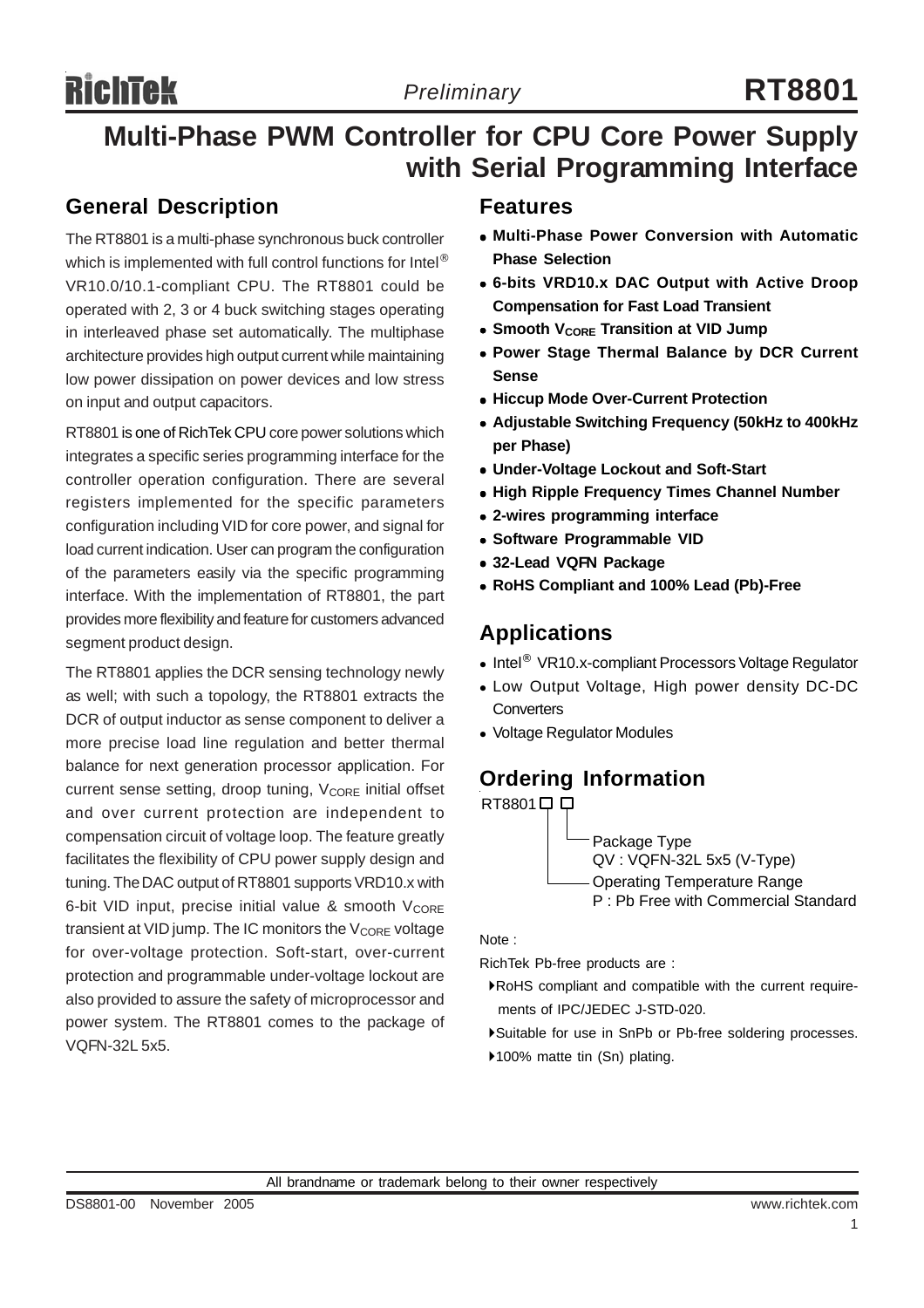### **Pin Configurations**

(TOP VIEW)



VQFN-32L 5x5

### **Registers**

#### **0x00 Hi-I setting registers; Default 0x00**

Bit4-0 :

| Bit4 | Bit3 | Bit2 | Bit1 | Bit <sub>0</sub> | VID Offset (mV) |
|------|------|------|------|------------------|-----------------|
| 0    | 0    | 0    | 0    | 0                | 0               |
| 0    | 0    | 0    | 0    | 1                | 12.5            |
| 0    | 0    | 0    | 1    | 0                | 25              |
| 0    | 0    | 0    | 1    | 1                | 37.5            |
| 0    | 0    | 1    | 0    | 0                | 50              |
| 0    | 0    | 1    | 0    | 1                | 62.5            |
| 0    | 0    | 1    | 1    | 0                | 75              |
| 0    | 0    | 1    | 1    | 1                | 87.5            |
| 0    | 1    | 0    | 0    | 0                | 100             |
| 0    | 1    | 0    | 0    | 1                | 112.5           |
| 0    | 1    | 0    | 1    | 0                | 125             |
| 0    | 1    | 0    | 1    | 1                | 137.5           |
| 0    | 1    | 1    | 0    | 0                | 150             |
| 0    | 1    | 1    | 0    | 1                | 162.5           |
| 0    | 1    | 1    | 1    | 0                | 175             |
| 0    | 1    | 1    | 1    | 1                | 187.5           |

| Bit4 | Bit3 |   | $Bit2$ Bit1 | Bit <sub>0</sub> | VID Offset (mV) |
|------|------|---|-------------|------------------|-----------------|
| 1    | 0    | 0 | 0           | 0                | 200             |
| 1    | 0    | 0 | 0           | 1                | 212.5           |
| 1    | 0    | 0 | 1           | 0                | 225             |
| 1    | 0    | 0 | 1           | 1                | 237.5           |
| 1    | 0    | 1 | 0           | 0                | 250             |
| 1    | 0    | 1 | 0           | 1                | 262.5           |
| 1    | 0    | 1 | 1           | 0                | 275             |
| 1    | 0    | 1 | 1           | 1                | 287.5           |
| 1    | 1    | 0 | 0           | 0                | 300             |
| 1    | 1    | 0 | 0           | 1                | 312.5           |
| 1    | 1    | 0 | 1           | 0                | 325             |
| 1    | 1    | 0 | 1           | 1                | 337.5           |
| 1    | 1    | 1 | 0           | 0                | 350             |
| 1    | 1    | 1 | 0           | 1                | 362.5           |
| 1    | 1    | 1 | 1           | 0                | 375             |
| 1    | 1    | 1 | 1           | 1                | 400             |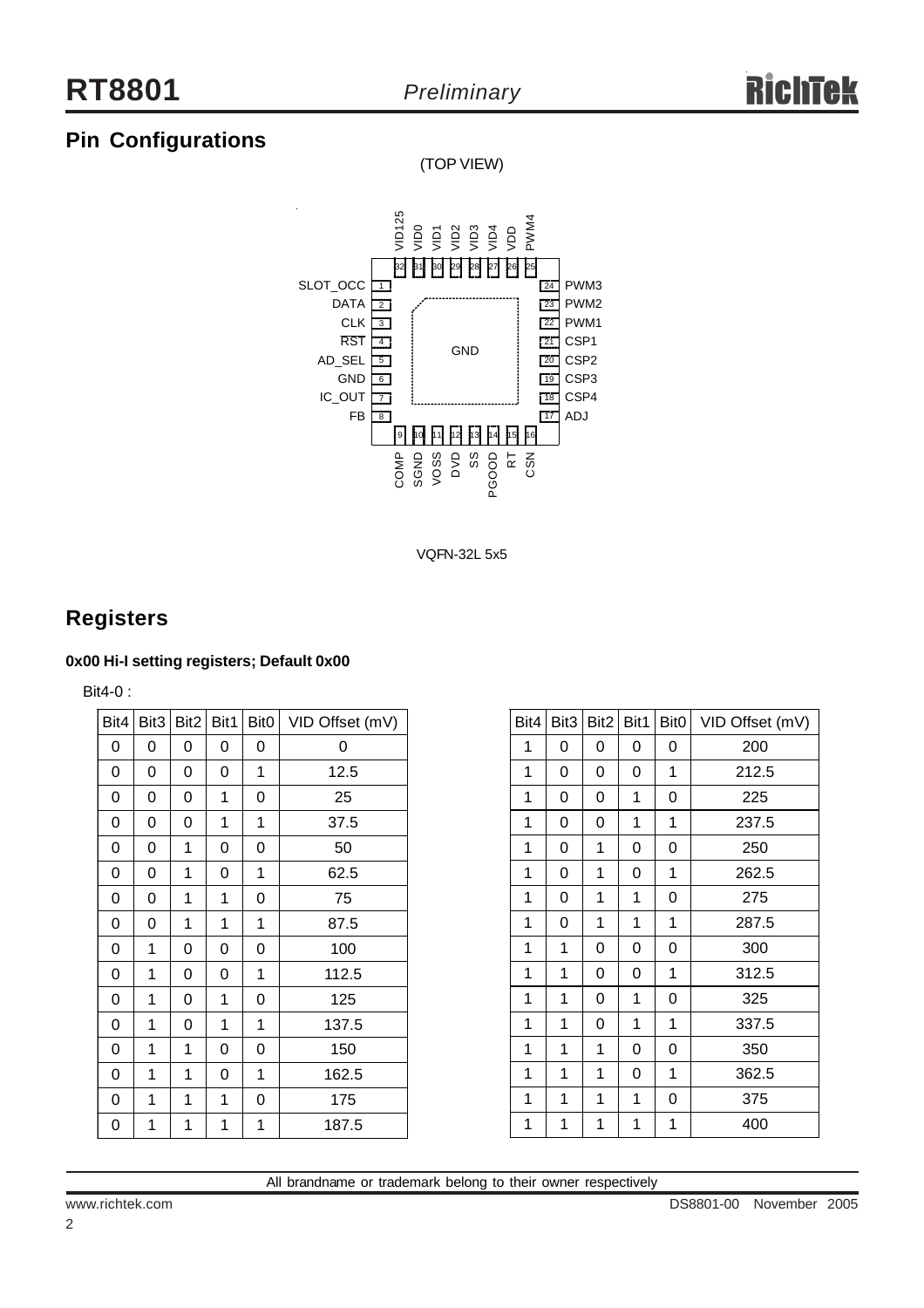### **0x01 Core Current. Default 0x00 (read only). The core current full scale is over current trigger point.**

Bit6-0 : Show core voltage current.

#### **0x03 MISC. Default 0x04.**

Bit2 : Slot\_OCC Detection. This bit be written clear and only can be written 0.

0 : Normal 1 : Slot\_OCC ever be pulled high

- Bit1 : The reset pin ever be pull low when bit0 = 1 and only can be written 0. 0 : Never issue reset 1 : Ever issue reset
- Bit0 : Reset control. When this bit be write 1, the Watching Dog timer (Reset pin) will repeat counter 1400ms then pull low 200ms. Reset pin be pull low, if this bit = 1 will reset all registers to default exception MISC(Index 0x03). 0 : Disable 1 : Enable
- Note : If SLOT\_OCC pin = 1 reset all registers value to default.



### **Product information registers (Read Only)**

**0x13 Revision\_ID 0x00**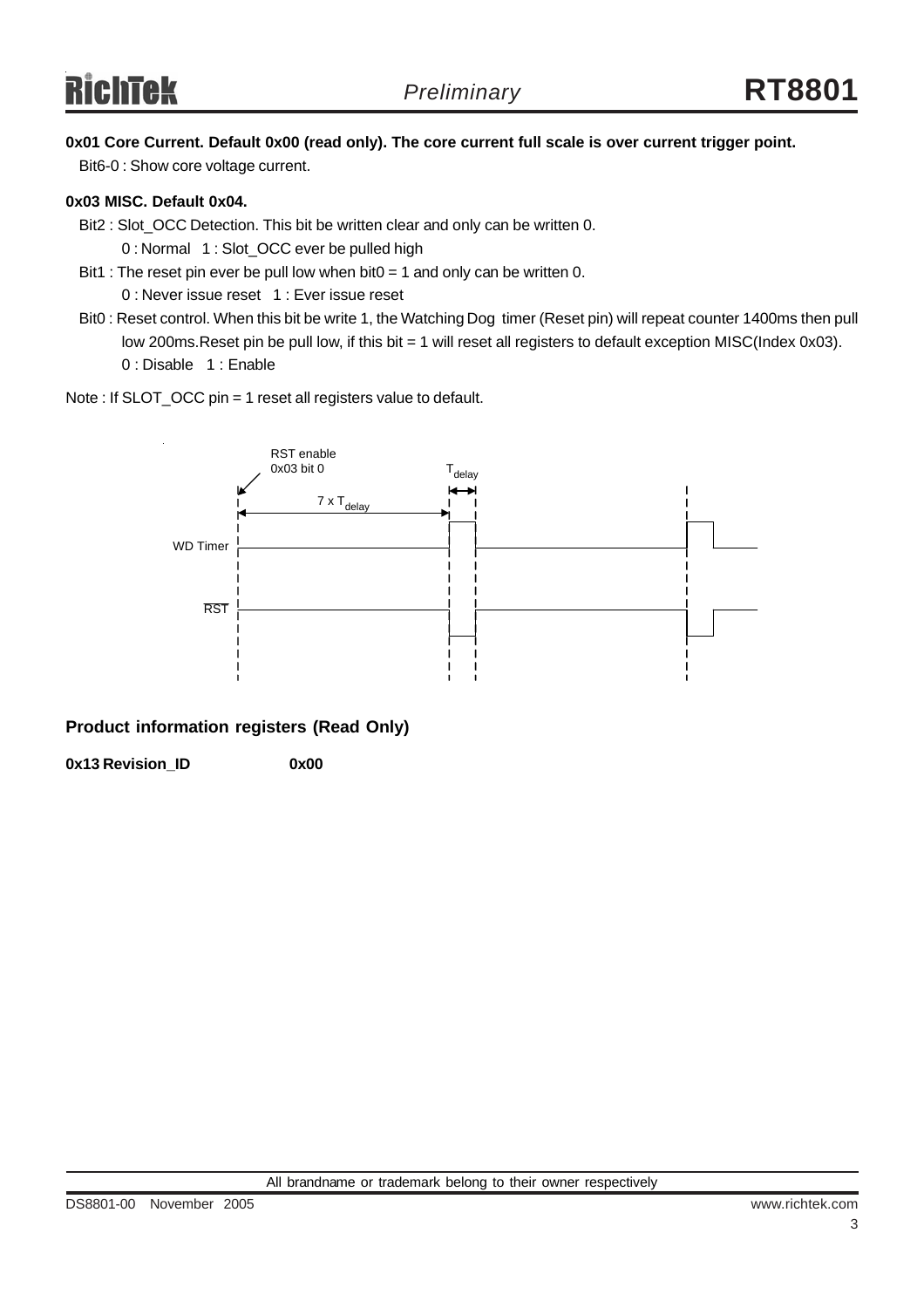### **Typical Application Circuit**

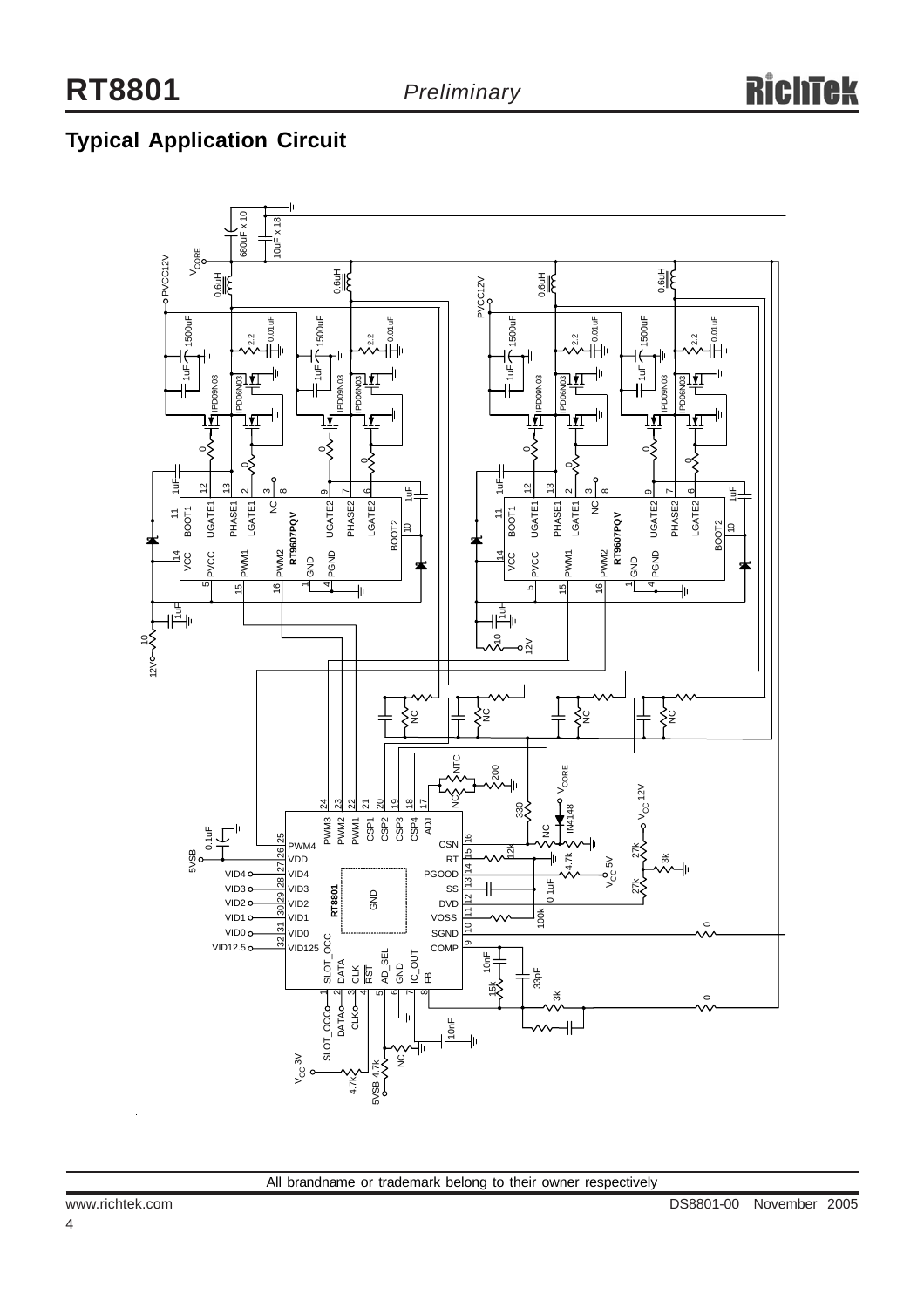### **Functional Pin Description**

### **SLOT\_OCC (Pin 1)**

CPU socket occupied; the signal is defined to indicate if the CPU has been changed/ removed and it will reset all chip. There is one register implemented for the status indication. The register will be reset when the  $V_{DD}$  power removed or CPU changed/removed. The pin is implemented as an input, TTL level, and active-low signal.

### **DATA (Pin 2), CLK (Pin 3)**

2-wires programming interface.

### **RST (Pin 4)**

This pin be pull low (the Watching  $Dog = Low$ ), it will reset some register, when 0x03 bit 0 be setting.

### **AD\_SEL (Pin 5)**

The pin select series bus address. Pin =1, $Add$ ress = 0x5E  $& Pin = 0$ , Address = 0x5C.

### **GND (Pin 6, Bottom Pad)**

Chip power ground.

### **IC\_OUT (Pin 7)**

The pin is defined as a reference current output. A capacitor is attached to set the default Watching Dog low pluse time. Write the index  $0x03$  bit $0 = 1$  delay 7 times  $T_{\text{delay}}$ time then issue  $T_{delay}$  low pluse.

——— x Vc\_o∪т<br>c\_o∪т where  $T_{\text{delay}} = \frac{C_{\text{OUT}}}{I_{\text{C\_OUT}}} \times V$ 

### **FB (Pin 8)**

The pin is defined as an inverting input of internal error amplifier.

### **COMP (Pin 9)**

The pin is defined as an output of the error amplifier and an input of the PWM comparator.

### **SGND (Pin 10)**

Difference ground sense of V<sub>CORE</sub>.

### **VOSS (Pin 11)**

V<sub>CORE</sub> initial value offset. Connect this pin to GND with a resistor to set the offset value.

### **DVD (Pin 12)**

Hardware adjustable system power UVLO detection; input pin; the internal trip threshold =  $0.9V$  at  $V<sub>DVD</sub>$  rising.

### **SS (Pin 13)**

The pin is defined to set soft-start ramp rate; a capacitor is attached to set the start time interval. Pull this pin lower than 1.0V (ramp valley of saw-tooth wave in pulse width modulator) will shut the converter down.

### **PGOOD (Pin 14)**

Power Good Indication. PGOOD is an open drain output. PGOOD will go high impedance when SS voltage greater than 3.7V and no fault occurs.

### **RT (Pin 15)**

Default operation switching frequency setting. A resistor is attached to set the default operation frequency.

### **CSN (Pin 16)**

The pin is defined to sense load current of CPU. The pin should be connected to the output node of choke.

### **ADJ (Pin 17)**

Pin for active droop adjustment. An external resistor is attached to GND for load droop setting.

### **CSP1 (Pin 21), CSP2 (Pin 20), CSP3 (Pin 19), CSP4 (Pin 18)**

Current sense inputs from the individual converter channels.

### **PWM1 (Pin 22), PWM2 (Pin 23), PWM3 (Pin 24), PWM4 (Pin 25)**

PWM outputs for each phase switching drive.

### **VDD (Pin 26)**

All brandname or trademark belong to their owner respectively

Chip powers supply. Connect this pin to a 5VSB or VCC5 supply.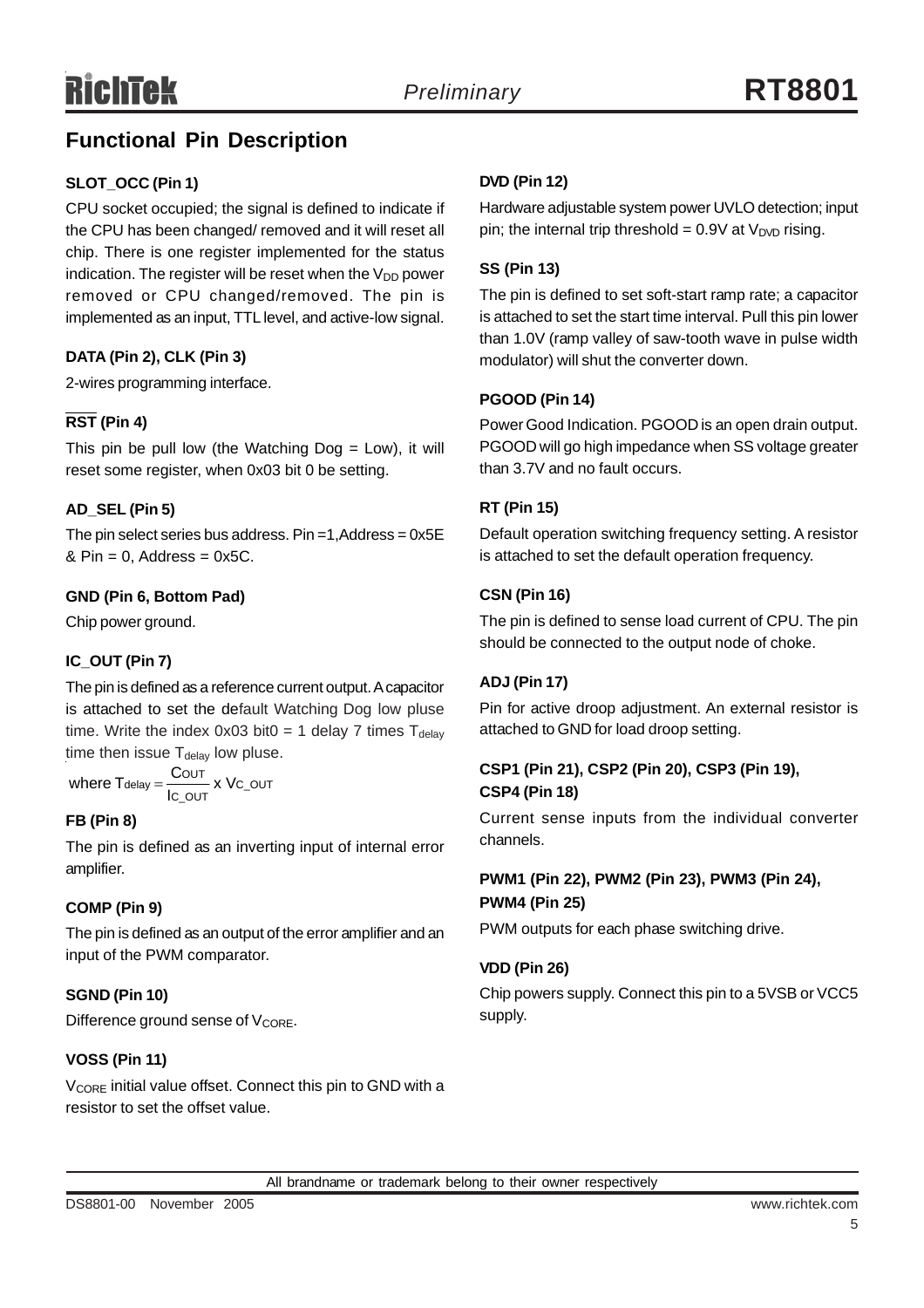### **VID4 (Pin 27), VID3 (Pin 28), VID2 (Pin 29), VID1 (Pin 30), VID0 (Pin 31), VID125 (Pin 32)**

DAC voltage identification; Input; The VID0~4 is implemented for VRM9.0 (5-bits) DAC identification; The VID0~4, VID125 is implemented for VRM10.X (6-bits) DAC identification. The pins are internally pulled to 1.2V (pull high 50μA) if left open.

### **GND (Exposed Pad)**

Exposed pad should be soldered to PCB board and connected to GND.

### **Function Block Diagram**

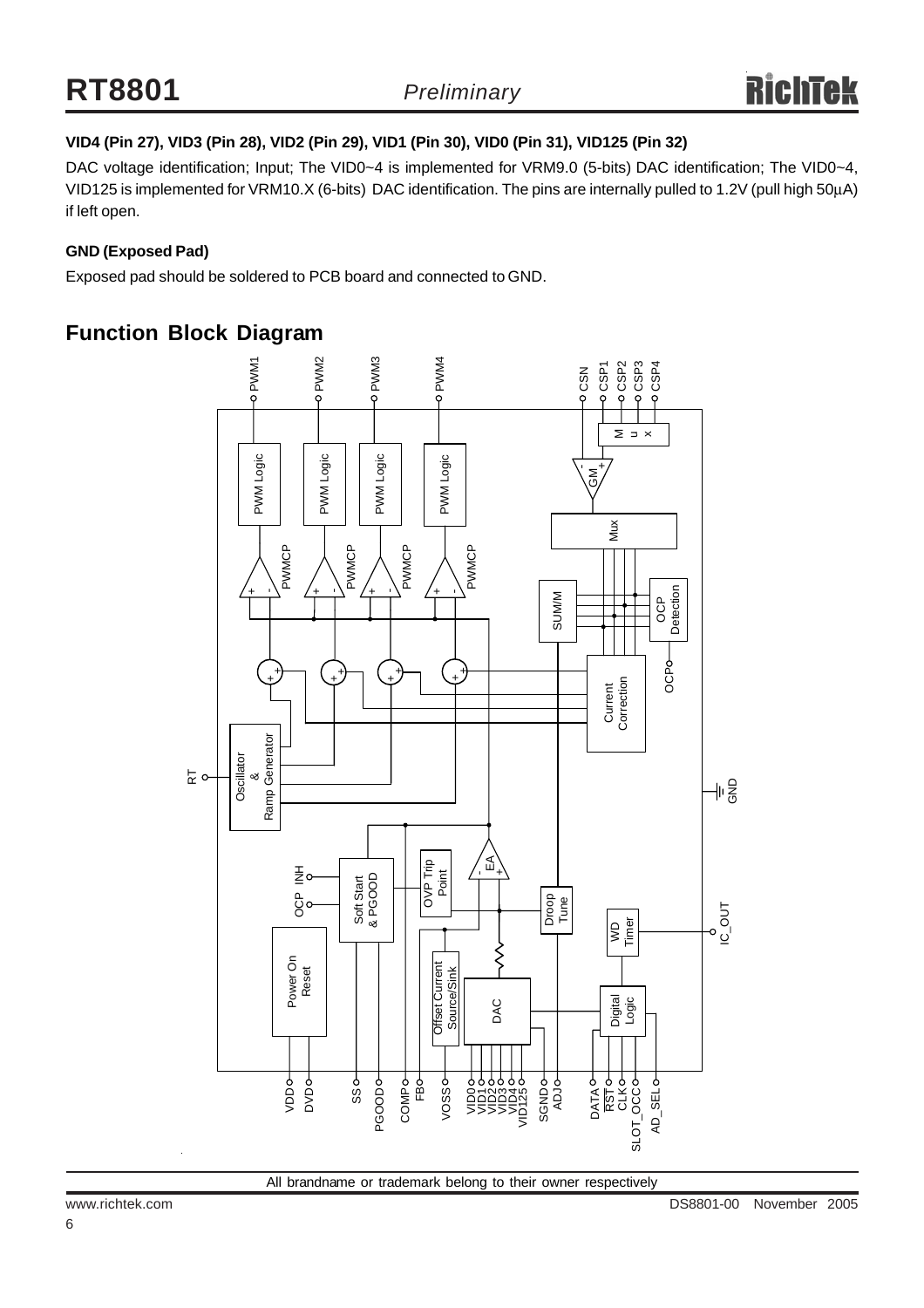|  |  |  |  | Table 1. Output Voltage Program |
|--|--|--|--|---------------------------------|
|--|--|--|--|---------------------------------|

| <b>Pin Name</b> |                  |                  |              |                  |               | <b>Nominal Output Voltage DACOUT</b> |
|-----------------|------------------|------------------|--------------|------------------|---------------|--------------------------------------|
| VID4            | VID <sub>3</sub> | VID <sub>2</sub> | VID1         | VID <sub>0</sub> | <b>VID125</b> |                                      |
| $\mathbf 1$     | $\mathbf{1}$     | $\mathbf{1}$     | $\mathbf 1$  | $\mathbf{1}$     | $\mathsf X$   | No CPU                               |
| $\pmb{0}$       | $\mathbf{1}$     | $\pmb{0}$        | $\mathbf{1}$ | $\boldsymbol{0}$ | $\mathbf 0$   | 0.8375V                              |
| $\pmb{0}$       | $\mathbf{1}$     | $\pmb{0}$        | $\mathbf 0$  | $\mathbf{1}$     | $\mathbf{1}$  | 0.850V                               |
| $\pmb{0}$       | $\mathbf{1}$     | $\mathbf 0$      | $\pmb{0}$    | $\mathbf{1}$     | $\mathbf 0$   | 0.8625V                              |
| $\pmb{0}$       | $\mathbf{1}$     | $\mathbf 0$      | $\pmb{0}$    | $\pmb{0}$        | $\mathbf{1}$  | 0.875V                               |
| $\pmb{0}$       | $\mathbf{1}$     | $\mathbf 0$      | $\mathbf 0$  | $\pmb{0}$        | $\mathsf 0$   | 0.8875V                              |
| $\mathbf 0$     | $\mathbf 0$      | $\mathbf{1}$     | $\mathbf 1$  | $\mathbf{1}$     | $\mathbf{1}$  | 0.900V                               |
| $\pmb{0}$       | $\pmb{0}$        | $\mathbf{1}$     | $\mathbf{1}$ | $\mathbf{1}$     | $\mathbf 0$   | 0.9125V                              |
| $\pmb{0}$       | $\pmb{0}$        | $\mathbf{1}$     | $\mathbf{1}$ | $\pmb{0}$        | $\mathbf{1}$  | 0.925V                               |
| $\pmb{0}$       | $\mathbf 0$      | $\mathbf{1}$     | $\mathbf{1}$ | $\pmb{0}$        | $\mathsf 0$   | 0.9375V                              |
| $\pmb{0}$       | $\pmb{0}$        | $\mathbf{1}$     | $\pmb{0}$    | $\mathbf{1}$     | $\mathbf 1$   | 0.950V                               |
| $\pmb{0}$       | $\pmb{0}$        | $\mathbf 1$      | $\pmb{0}$    | $\mathbf{1}$     | $\mathbf 0$   | 0.9625V                              |
| $\mathsf 0$     | $\mathbf 0$      | $\mathbf{1}$     | $\pmb{0}$    | $\pmb{0}$        | $\mathbf{1}$  | 0.975V                               |
| $\pmb{0}$       | $\pmb{0}$        | $\mathbf{1}$     | $\pmb{0}$    | $\pmb{0}$        | $\pmb{0}$     | 0.9875V                              |
| $\pmb{0}$       | $\pmb{0}$        | $\mathbf 0$      | $\mathbf{1}$ | $\mathbf{1}$     | $\mathbf{1}$  | 1.000V                               |
| $\pmb{0}$       | $\mathbf 0$      | $\pmb{0}$        | $\mathbf{1}$ | $\mathbf{1}$     | $\mathsf 0$   | 1.0125V                              |
| $\pmb{0}$       | $\mathbf 0$      | $\mathbf 0$      | $\mathbf{1}$ | $\pmb{0}$        | $\mathbf{1}$  | 1.025V                               |
| $\pmb{0}$       | $\pmb{0}$        | $\mathbf 0$      | $\mathbf{1}$ | $\pmb{0}$        | $\mathsf 0$   | 1.0375V                              |
| $\pmb{0}$       | $\mathbf 0$      | $\pmb{0}$        | $\mathbf 0$  | $\mathbf{1}$     | $\mathbf{1}$  | 1.050V                               |
| $\pmb{0}$       | $\mathbf 0$      | $\pmb{0}$        | $\pmb{0}$    | $\mathbf{1}$     | $\mathbf 0$   | 1.0625V                              |
| $\pmb{0}$       | $\mathbf 0$      | $\mathbf 0$      | $\mathbf 0$  | $\mathbf 0$      | $\mathbf{1}$  | 1.075V                               |
| $\pmb{0}$       | $\pmb{0}$        | $\pmb{0}$        | $\pmb{0}$    | $\pmb{0}$        | $\mathsf 0$   | 1.0875V                              |
| $\mathbf 1$     | $\mathbf{1}$     | $\mathbf{1}$     | 1            | $\pmb{0}$        | $\mathbf{1}$  | 1.100V                               |
| $\mathbf{1}$    | $\mathbf{1}$     | $\mathbf{1}$     | 1            | $\pmb{0}$        | $\mathbf 0$   | 1.1125V                              |
| $\mathbf{1}$    | $\mathbf{1}$     | $\mathbf{1}$     | $\pmb{0}$    | 1                | $\mathbf{1}$  | 1.125V                               |
| $\mathbf 1$     | $\mathbf{1}$     | $\mathbf{1}$     | $\pmb{0}$    | $\mathbf{1}$     | $\pmb{0}$     | 1.1375V                              |
| $\mathbf{1}$    | $\mathbf{1}$     | $\mathbf{1}$     | $\pmb{0}$    | $\pmb{0}$        | $\mathbf 1$   | 1.150V                               |
| $\mathbf 1$     | $\mathbf{1}$     | $\mathbf{1}$     | $\pmb{0}$    | $\pmb{0}$        | $\pmb{0}$     | 1.1625V                              |
| $\mathbf 1$     | $\mathbf{1}$     | $\pmb{0}$        | 1            | $\mathbf 1$      | $\mathbf{1}$  | 1.175V                               |
| $\mathbf{1}$    | $\mathbf{1}$     | $\pmb{0}$        | 1            | $\mathbf 1$      | $\pmb{0}$     | 1.1875V                              |
| $\mathbf{1}$    | $\mathbf{1}$     | $\pmb{0}$        | $\mathbf{1}$ | $\pmb{0}$        | $\mathbf{1}$  | 1.200V                               |
| $\mathbf 1$     | $\mathbf{1}$     | $\pmb{0}$        | 1            | $\pmb{0}$        | $\mathbf 0$   | 1.2125V                              |
|                 |                  |                  |              |                  |               | To be continued                      |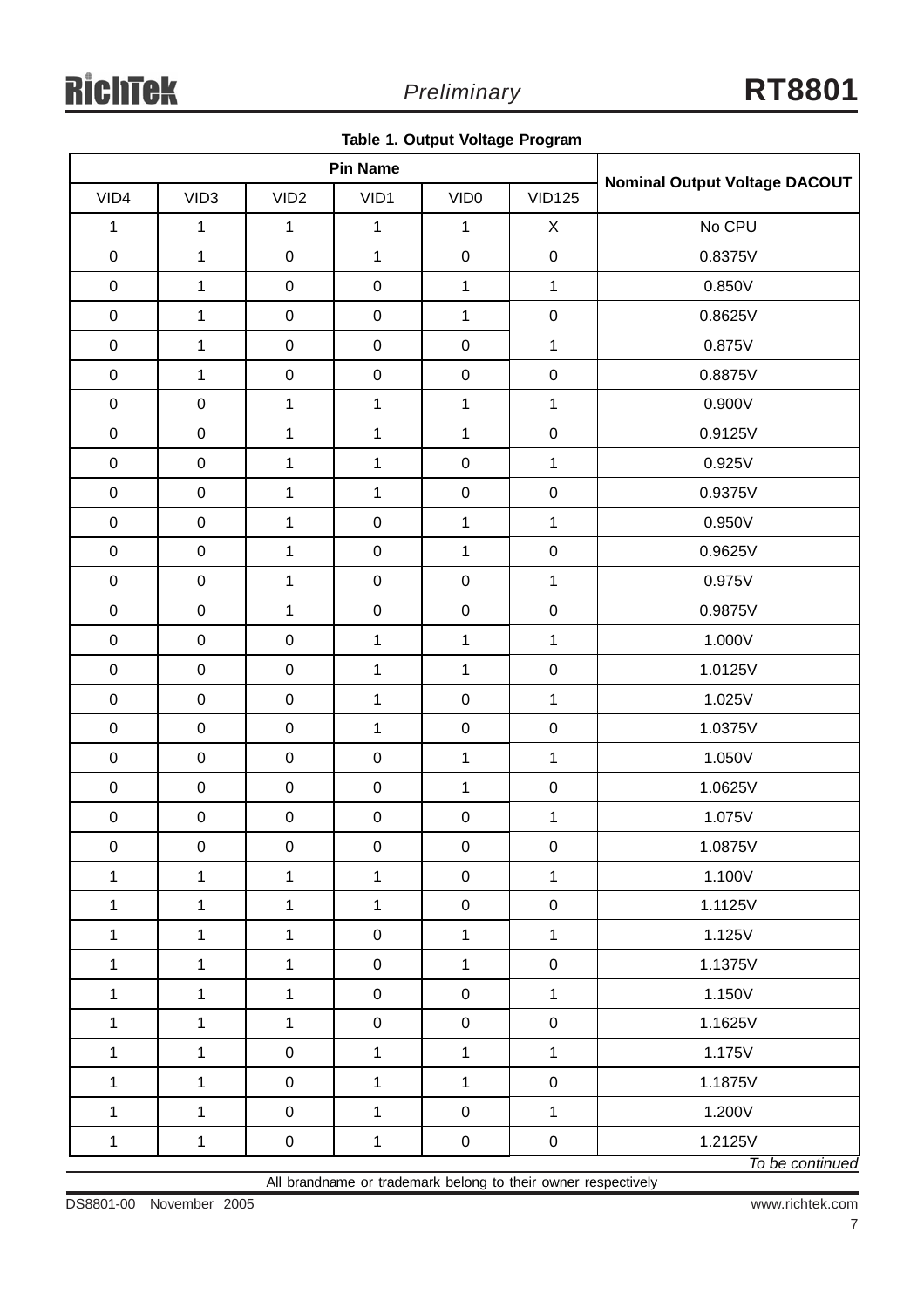**Table 1. Output Voltage Program**

|                     |                  | <b>Pin Name</b>     | <b>Nominal Output Voltage DACOUT</b> |                     |                  |         |
|---------------------|------------------|---------------------|--------------------------------------|---------------------|------------------|---------|
| VID4                | VID <sub>3</sub> | VID <sub>2</sub>    | VID1                                 | VID <sub>0</sub>    | <b>VID125</b>    |         |
| $\mathbf 1$         | $\mathbf{1}$     | $\pmb{0}$           | $\boldsymbol{0}$                     | $\mathbf{1}$        | $\mathbf{1}$     | 1.225V  |
| $\mathbf{1}$        | $\mathbf{1}$     | $\mathsf{O}\xspace$ | $\pmb{0}$                            | $\mathbf{1}$        | $\mathbf 0$      | 1.2375V |
| $\mathbf{1}$        | $\mathbf{1}$     | $\pmb{0}$           | $\pmb{0}$                            | $\mathsf 0$         | $\mathbf{1}$     | 1.250V  |
| $\mathbf 1$         | $\mathbf{1}$     | $\mathbf 0$         | $\pmb{0}$                            | $\mathbf 0$         | $\boldsymbol{0}$ | 1.2625V |
| $\mathbf{1}$        | $\mathbf 0$      | $\mathbf{1}$        | $\mathbf{1}$                         | $\mathbf{1}$        | $\mathbf{1}$     | 1.275V  |
| $\mathbf{1}$        | $\mathbf 0$      | $\mathbf{1}$        | $\mathbf{1}$                         | $\mathbf{1}$        | $\mathbf 0$      | 1.2875V |
| $\mathbf 1$         | $\mathbf 0$      | $\mathbf{1}$        | $\mathbf{1}$                         | $\mathbf 0$         | $\mathbf{1}$     | 1.300V  |
| $\mathbf 1$         | $\mathbf 0$      | $\mathbf{1}$        | $\mathbf{1}$                         | $\pmb{0}$           | $\pmb{0}$        | 1.3125V |
| $\overline{1}$      | $\mathbf 0$      | $\mathbf{1}$        | $\pmb{0}$                            | $\mathbf{1}$        | $\mathbf{1}$     | 1.325V  |
| $\mathbf 1$         | $\mathbf 0$      | $\mathbf{1}$        | $\pmb{0}$                            | $\mathbf{1}$        | $\pmb{0}$        | 1.3375V |
| $\mathbf{1}$        | $\mathbf 0$      | $\mathbf{1}$        | $\pmb{0}$                            | $\mathbf 0$         | $\mathbf{1}$     | 1.350V  |
| $\mathbf{1}$        | $\mathbf 0$      | $\mathbf{1}$        | $\pmb{0}$                            | $\mathbf 0$         | $\pmb{0}$        | 1.3625V |
| $\mathbf{1}$        | $\pmb{0}$        | $\mathbf 0$         | $\mathbf{1}$                         | $\mathbf{1}$        | $\mathbf{1}$     | 1.375V  |
| $\mathbf{1}$        | $\mathbf 0$      | $\mathsf{O}\xspace$ | $\mathbf{1}$                         | $\mathbf{1}$        | $\mathbf 0$      | 1.3875V |
| $\mathbf{1}$        | $\mathbf 0$      | $\mathbf 0$         | $\mathbf{1}$                         | $\mathbf 0$         | $\mathbf{1}$     | 1.400V  |
| $\mathbf{1}$        | $\pmb{0}$        | $\pmb{0}$           | $\mathbf{1}$                         | $\mathbf 0$         | $\pmb{0}$        | 1.4125V |
| $\mathbf{1}$        | $\pmb{0}$        | $\pmb{0}$           | $\pmb{0}$                            | $\mathbf{1}$        | $\mathbf 1$      | 1.425V  |
| $\mathbf{1}$        | $\mathbf 0$      | $\mathsf 0$         | $\pmb{0}$                            | $\mathbf{1}$        | $\pmb{0}$        | 1.4375V |
| $\mathbf{1}$        | $\mathbf 0$      | $\mathsf 0$         | $\pmb{0}$                            | $\mathbf 0$         | $\mathbf{1}$     | 1.450V  |
| $\mathbf{1}$        | $\mathbf 0$      | $\pmb{0}$           | $\pmb{0}$                            | $\mathbf 0$         | $\boldsymbol{0}$ | 1.4625V |
| $\pmb{0}$           | $\mathbf 1$      | $\mathbf{1}$        | $\mathbf{1}$                         | $\mathbf{1}$        | $\mathbf 1$      | 1.475V  |
| $\pmb{0}$           | $\mathbf 1$      | $\mathbf{1}$        | $\mathbf{1}$                         | $\mathbf{1}$        | $\pmb{0}$        | 1.4875V |
| $\boldsymbol{0}$    | $\mathbf{1}$     | $\mathbf{1}$        | $\mathbf{1}$                         | $\mathsf{O}\xspace$ | $\mathbf{1}$     | 1.500V  |
| $\mathbf 0$         | $\mathbf{1}$     | $\mathbf{1}$        | $\mathbf{1}$                         | $\pmb{0}$           | $\mathbf 0$      | 1.5125V |
| $\pmb{0}$           | $\mathbf{1}$     | $\mathbf{1}$        | $\pmb{0}$                            | $\mathbf{1}$        | $\mathbf{1}$     | 1.525V  |
| $\pmb{0}$           | $\mathbf{1}$     | $\mathbf{1}$        | $\mathbf 0$                          | $\mathbf{1}$        | $\mathsf 0$      | 1.5375V |
| $\mathsf{O}\xspace$ | $\mathbf{1}$     | $\mathbf{1}$        | $\mathbf 0$                          | $\mathbf 0$         | $\mathbf{1}$     | 1.550V  |
| $\mathbf 0$         | $\mathbf{1}$     | $\mathbf{1}$        | $\mathbf 0$                          | $\mathsf 0$         | $\pmb{0}$        | 1.5625V |
| $\pmb{0}$           | $\mathbf{1}$     | $\pmb{0}$           | $\mathbf{1}$                         | $\mathbf{1}$        | $\mathbf{1}$     | 1.575V  |
| $\pmb{0}$           | $\mathbf{1}$     | $\pmb{0}$           | $\mathbf{1}$                         | $\mathbf{1}$        | $\pmb{0}$        | 1.5875V |
| $\pmb{0}$           | $\mathbf{1}$     | $\boldsymbol{0}$    | $\mathbf{1}$                         | $\mathbf 0$         | $\mathbf 1$      | 1.600V  |

Note: (1) 0 : Connected to GND

(2) 1 : Open

(3) X : Don't Care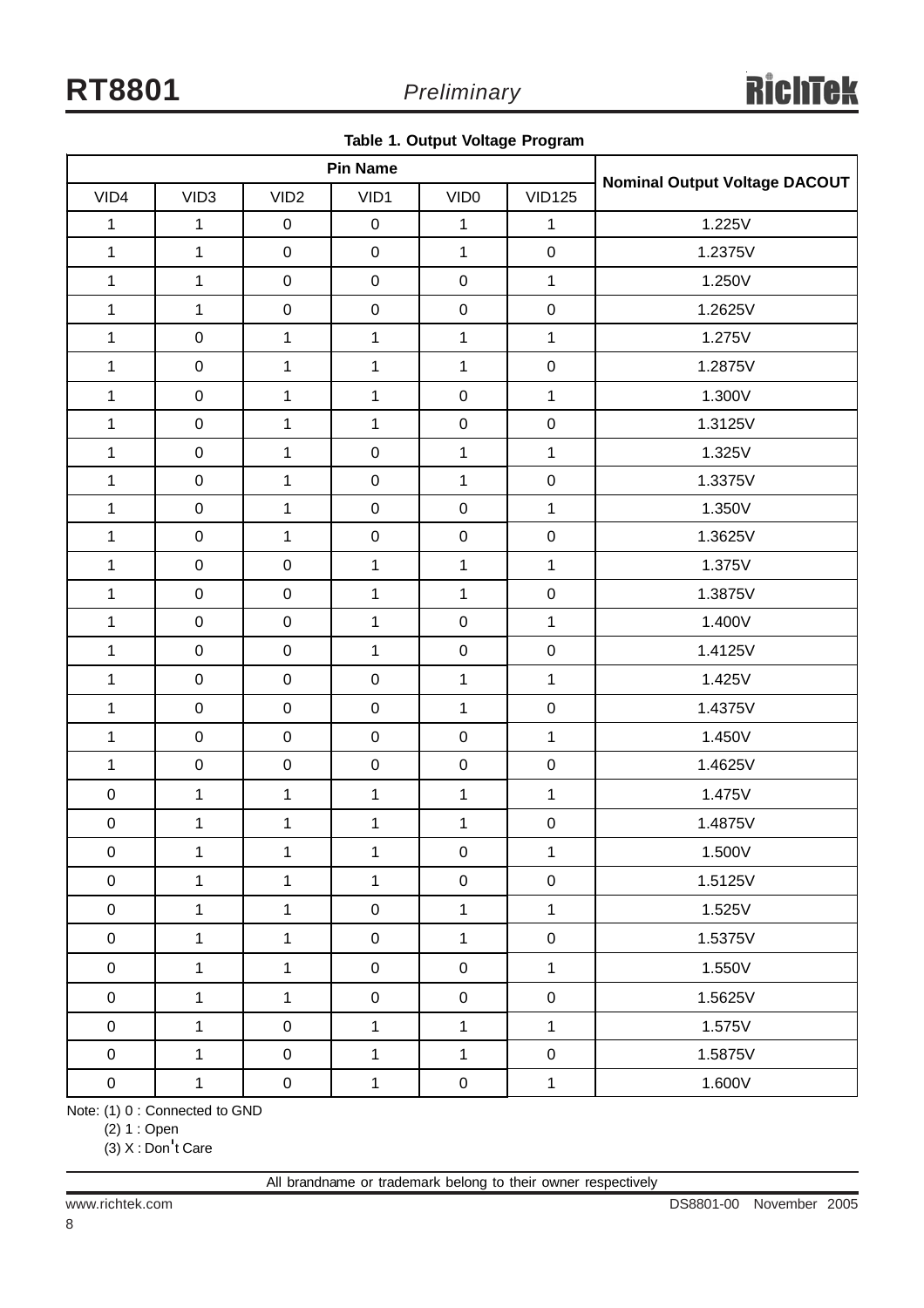### **Absolute Maximum Ratings** (Note 1)

| • Power Dissipation, $P_D @ T_A = 25^{\circ}C$      |  |
|-----------------------------------------------------|--|
|                                                     |  |
| • Package Thermal Resistance (Note 4)               |  |
|                                                     |  |
|                                                     |  |
|                                                     |  |
|                                                     |  |
| • ESD Susceptibility (Note 2)                       |  |
|                                                     |  |
|                                                     |  |
| <b>Recommended Operating Conditions</b><br>(Note 3) |  |
|                                                     |  |

<sup>z</sup> Ambient Temperature Range------------------------------------------------------------------------------- 0°C to 70°C

### <sup>z</sup> Junction Temperature Range------------------------------------------------------------------------------- 0°C to 125°C

### **Electrical Characteristics**

 $(V_{DD} = 5V, T_A = 25^{\circ}C,$  unless otherwise specified)

|                                 | <b>Parameter</b>   | <b>Symbol</b>         | <b>Test Conditions</b>                | Min   | <b>Typ</b>               | <b>Max</b> | <b>Units</b>    |
|---------------------------------|--------------------|-----------------------|---------------------------------------|-------|--------------------------|------------|-----------------|
| V <sub>DD</sub> Supply Current  |                    |                       |                                       |       |                          |            |                 |
| <b>Nominal Supply Current</b>   |                    | I <sub>DD</sub>       | PWM 1,2,3,4 Open                      | $-$   | 12                       | 16         | mA              |
| <b>Power-On Reset</b>           |                    |                       |                                       |       |                          |            |                 |
| <b>POR Threshold</b>            |                    | <b>VDDRTH</b>         | V <sub>DD</sub> Rising                | 4.0   | 4.2                      | 4.5        | V               |
| <b>Hysteresis</b>               |                    | <b>VDDHYS</b>         |                                       | 0.2   | 0.5                      | $-$        | V               |
| V <sub>DVD</sub> Threshold      | Trip (Low to High) | V <sub>DVDTP</sub>    | Enable                                | 0.8   | 0.9                      | 1.0        | $\vee$          |
|                                 | <b>Hysteresis</b>  | <b>VDVDHYS</b>        |                                       | --    | 70                       | --         | mV              |
| <b>Oscillator</b>               |                    |                       |                                       |       |                          |            |                 |
| <b>Free Running Frequency</b>   |                    | fosc                  | $R_{\rm RT} = 22.5 k\Omega$           | 250   | 300                      | 350        | kHz             |
| Frequency Adjustable Range      |                    | fosc_ADJ              |                                       | 50    | $\overline{\phantom{a}}$ | 400        | kHz             |
| Ramp Amplitude                  |                    | $\Delta V$ OSC        | $R_{\text{RT}} = 22.5 \text{k}\Omega$ | --    | 1.9                      | --         | $\vee$          |
| Ramp Valley                     |                    | V <sub>RV</sub>       |                                       | 0.7   | 1.0                      | --         | V               |
| Maximum On-Time of Each Channel |                    |                       |                                       | 62    | 66                       | 75         | $\%$            |
| RT Pin Voltage                  |                    | <b>V<sub>RT</sub></b> | $R_{\text{RT}} = 22.5 \text{k}\Omega$ | 1.7   | 1.8                      | 1.9        | $\vee$          |
| <b>Reference and DAC</b>        |                    |                       |                                       |       |                          |            |                 |
| <b>DACOUT Voltage Accuracy</b>  |                    |                       | $V_{DAC} \geq 1V$                     | $-1$  | --                       | $+1$       | %               |
|                                 |                    | $\Delta V$ DAC        | $V_{DAC}$ < $1V$                      | $-10$ | --                       | $+10$      | mV              |
| DAC (VID0-VID125) Input Low     |                    | <b>VILDAC</b>         |                                       | --    | --                       | 0.3        | $\vee$          |
| DAC (VID0-VID125) Input High    |                    | <b>VIHDAC</b>         |                                       | 0.8   | $\overline{\phantom{a}}$ | --         | V               |
|                                 |                    |                       |                                       |       |                          |            | To be continued |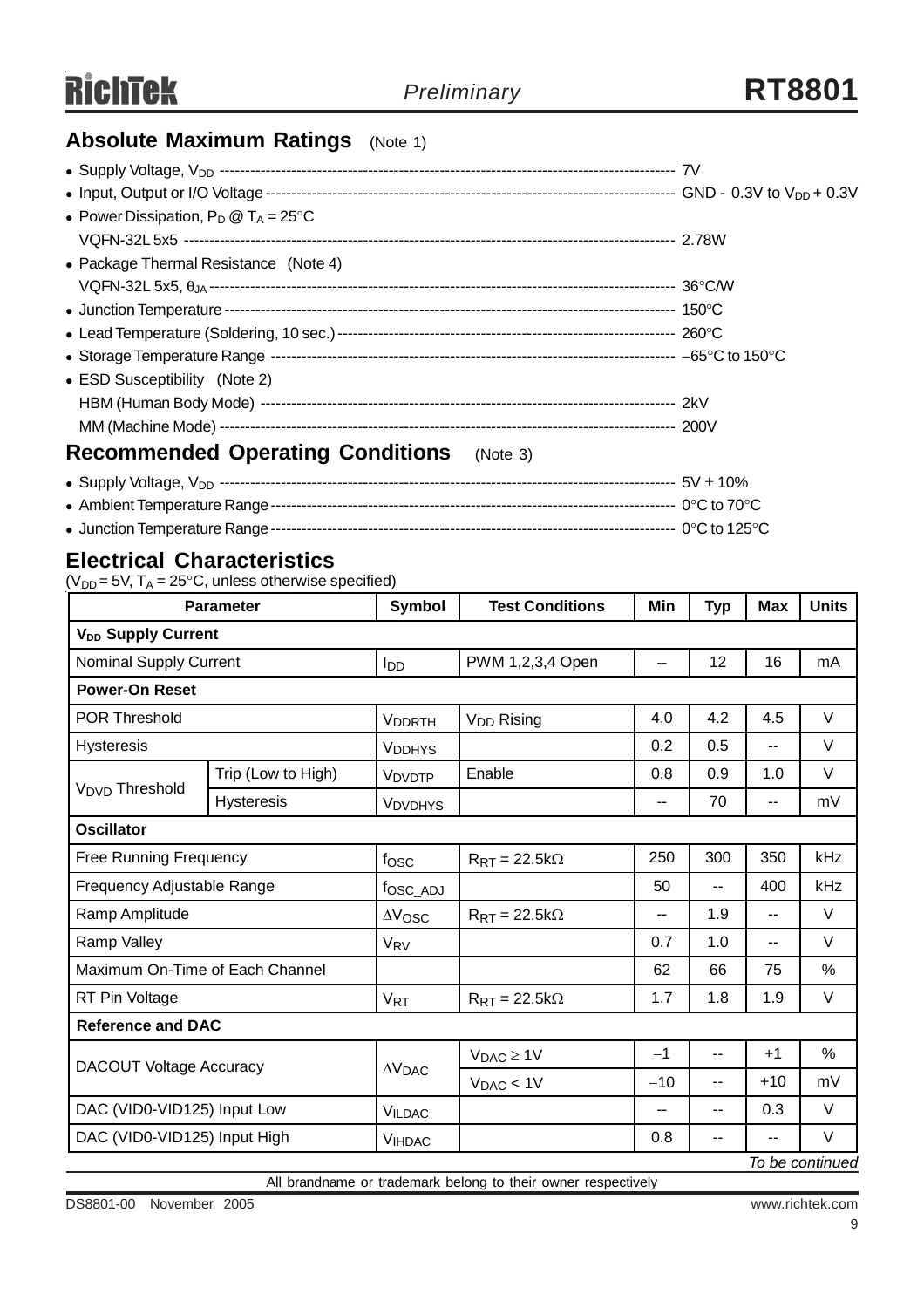| <b>Parameter</b>                                                                   | Symbol            | <b>Test Conditions</b> | Min                      | <b>Typ</b> | <b>Max</b> | <b>Units</b> |
|------------------------------------------------------------------------------------|-------------------|------------------------|--------------------------|------------|------------|--------------|
| Offset Voltage                                                                     |                   |                        | $-3$                     | --         | 3          | $\%$         |
| <b>VOSS Pin Voltage</b>                                                            | V <sub>VOSS</sub> | $RVOSS = 100k\Omega$   | 1.6                      | 1.7        | 1.8        | V            |
| <b>Error Amplifier</b>                                                             |                   |                        |                          |            |            |              |
| DC Gain                                                                            |                   |                        | --                       | 85         | --         | dB           |
| Gain-Bandwidth Product                                                             | <b>GBW</b>        |                        | --                       | 10         | --         | <b>MHz</b>   |
| <b>Slew Rate</b>                                                                   | <b>SR</b>         | $COMP = 10pF$          | --                       | 3          | --         | $V/\mu s$    |
| <b>Current Sense GM Amplifier</b>                                                  |                   |                        |                          |            |            |              |
| <b>CSN Full Scale Source Current</b>                                               | <b>I</b> ISPFSS   |                        | 150                      | --         | --         | μA           |
| <b>CSN Current for OCP</b>                                                         |                   |                        | $\overline{\phantom{a}}$ | 150        | --         | μA           |
| <b>Protection</b>                                                                  |                   |                        |                          |            |            |              |
| <b>SS Current</b>                                                                  | Iss               | $V_{SS} = 1V$          | 8                        | 13         | 18         | μA           |
| V <sub>SEN</sub><br>Over-Voltage Trip<br>V <sub>DACOUT</sub> + V <sub>OFFSET</sub> | $\Delta$ OVT      |                        | 130                      | 140        | 150        | $\%$         |
| <b>Delay Time</b>                                                                  |                   |                        |                          |            |            |              |
| WD Timer, $T_{DL}$ ( $C_L$ = 100nF)                                                |                   |                        | $\overline{\phantom{a}}$ | 200        | $-$        | ms           |
| WD Timer, $T_{DH}$ ( $C_L$ = 100nF)                                                |                   |                        | $\sim$ $\sim$            | 1400       | --         | ms           |
| <b>Power Good</b>                                                                  |                   |                        |                          |            |            |              |
| <b>Output Low Voltage</b>                                                          | VPGOODL           | $I_{PGOOD} = 4mA$      | --                       | --         | 0.2        | $\vee$       |

**Note 1.** Stresses listed as the above "Absolute Maximum Ratings" may cause permanent damage to the device. These are for stress ratings. Functional operation of the device at these or any other conditions beyond those indicated in the operational sections of the specifications is not implied. Exposure to absolute maximum rating conditions for extended periods may remain possibility to affect device reliability.

**Note 2.** Devices are ESD sensitive. Handling precaution recommended.

**Note 3.** The device is not guaranteed to function outside its operating conditions.

**Note 4.** θ<sub>JA</sub> is measured in the natural convection at T<sub>A</sub> = 25°C on a low effective thermal conductivity test board of JEDEC 51-3 thermal measurement standard.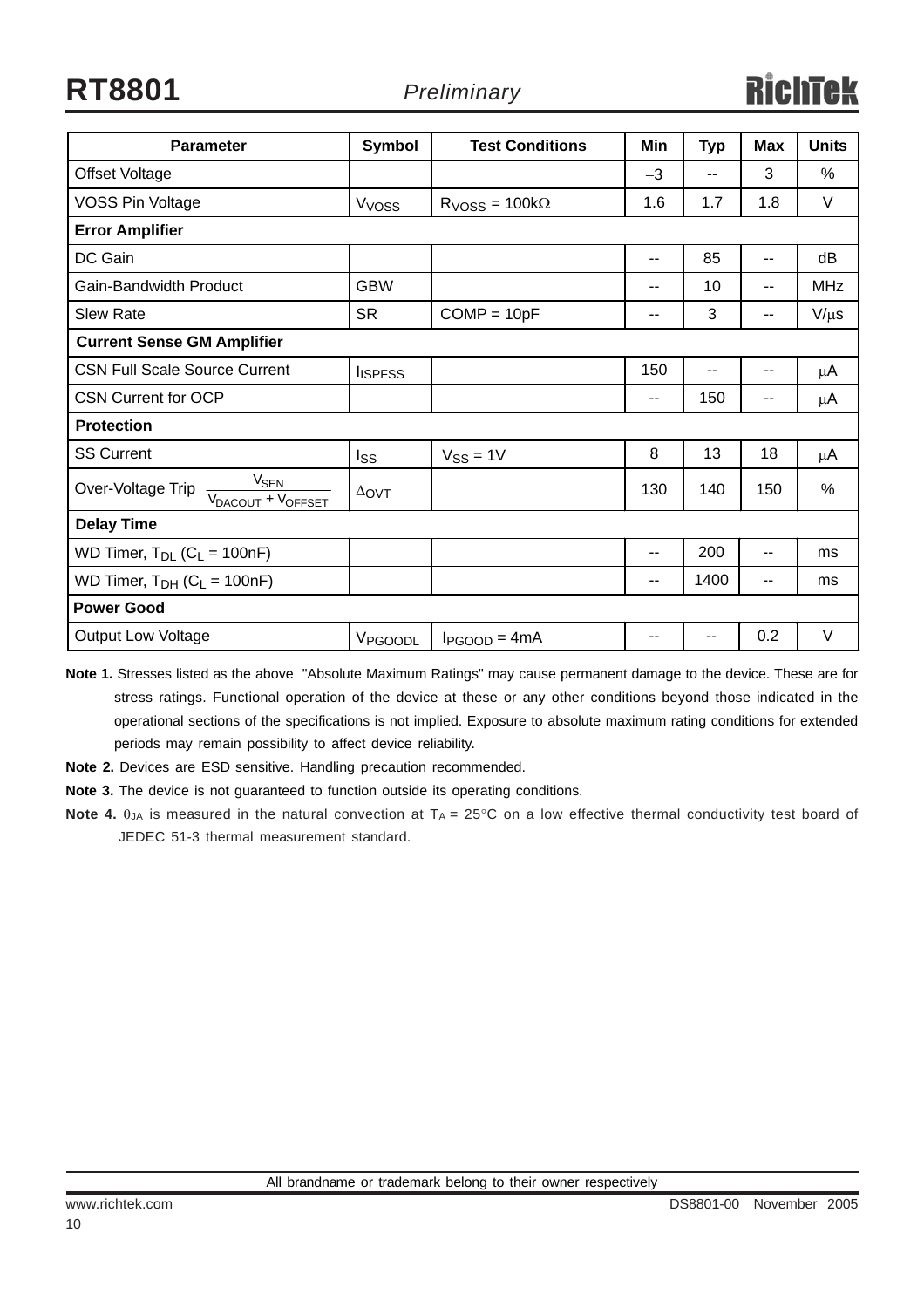3

### **Typical Operating Characteristics**





**Linearity of each PWM**

Time (5μs/Div)

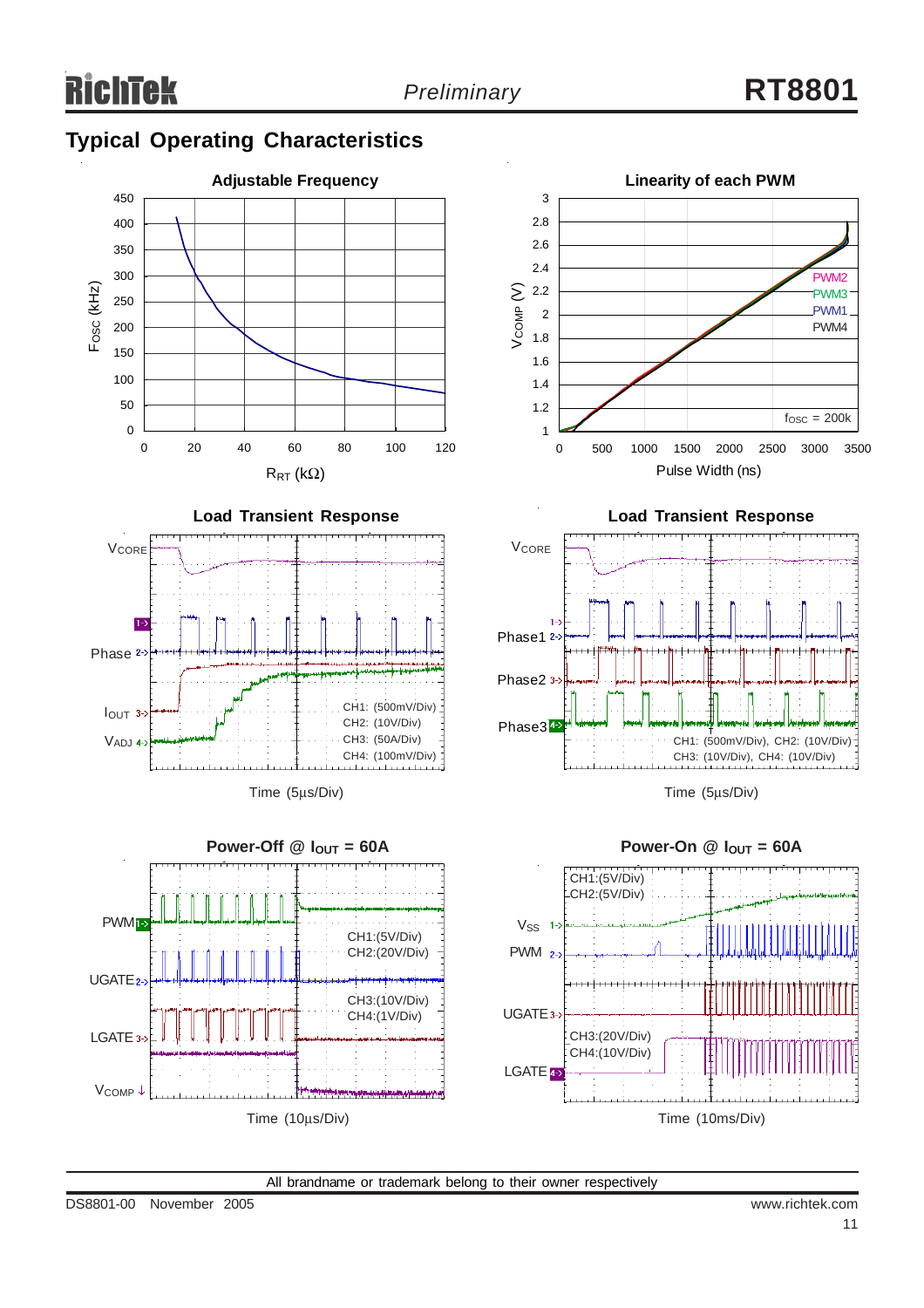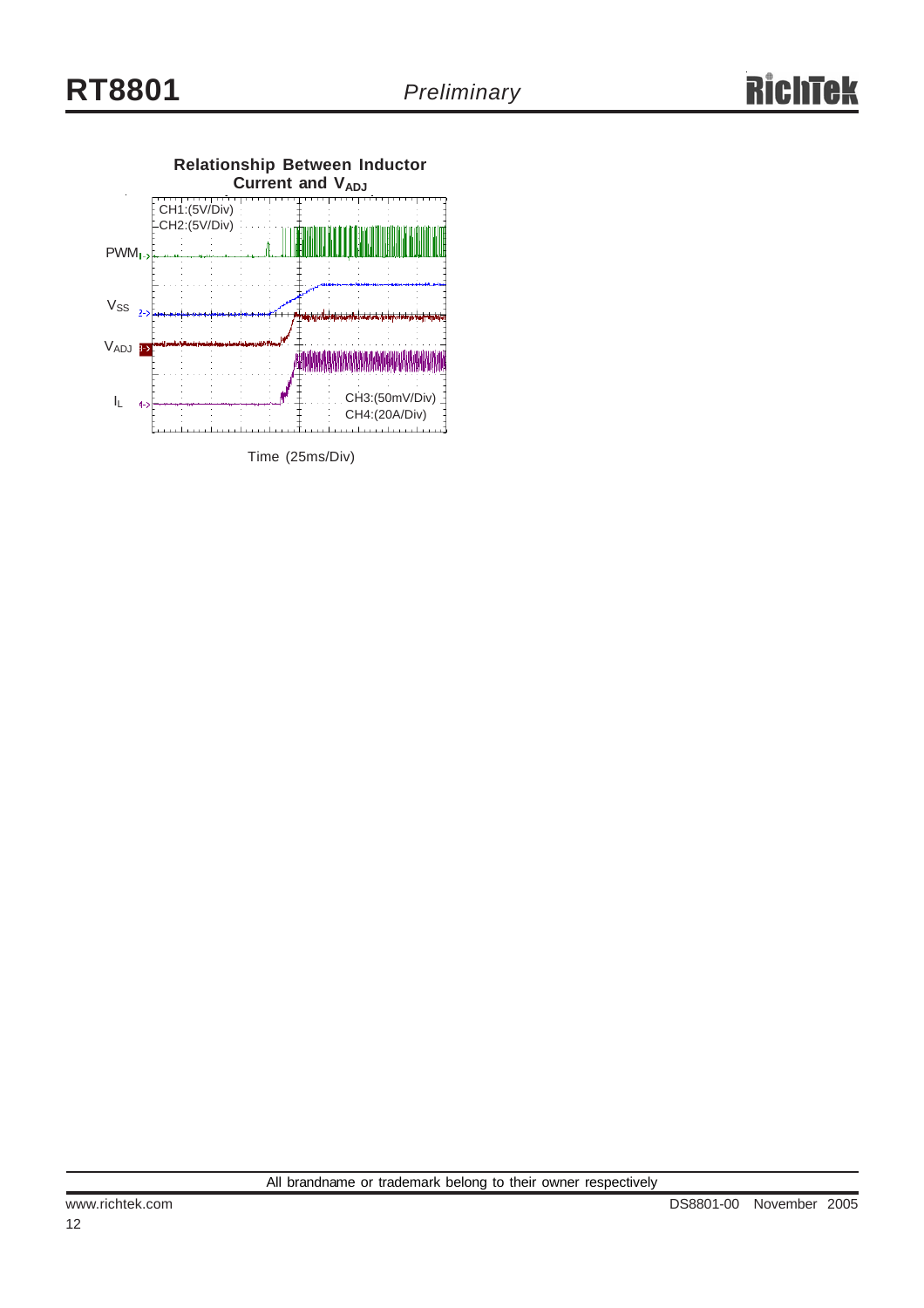### **Application Information**

RT8801 is a multi-phase DC/DC controller that precisely regulates CPU core voltage and balances the current of different power channels. The converter consisting of RT8801 and its companion MOSFET driver RT9607/ RT9607A provides high quality CPU power and all protection functions to meet the requirement of modern VRM.

### **Voltage Control**

RT8801 senses the CPU  $V_{\text{CORE}}$  by SGND pin to sense the return of CPU to minimize the voltage drop on PCB trace at heavy load. OVP is sensed at FB pin. The internal high accuracy VID DAC provides the reference voltage for VRD10.X compliance. Control loop consists of error amplifier, multi-phase pulse width modulator, driver and power components. As conventional voltage mode PWM controller, the output voltage is locked at the  $V_{REF}$  of error amplifier and the error signal is used as the control signal of pulse width modulator. The PWM signals of different channels are generated by comparison of EA output and split-phase sawtooth wave. Power stage transforms VIN to output by PWM signal on-time ratio.

### **Current Balance**

RT8801 senses the inductor current via inductor's DCR for channel current balance and droop tuning. The differential sensing GM amplifier converts the voltage on the sense component (can be a sense resistor or the DCR of the inductor) to current signal into internal balance circuit.

The current balance circuit sums and averages the current signals and then produces the balancing signals injected to pulse width modulator. If the current of some power channel is larger than average, the balancing signal reduces that channels pulse width to keep current balance. The use of single GM amplifier via time sharing technique to sense all inductor currents can reduce the offset errors and linearity variation between GMs. Thus it can greatly improve signal processing especially when dealing with such small signal as voltage drop across DCR.

### **Load Droop**

The sensed power channel current signals regulate the reference of DAC to form an output voltage droop proportional to the load current. The droop or so call "active

voltage positioning" can reduce the output voltage ripple at load transient and the LC filter size.

### **Fault Detection**

The chip detects FB for over voltage. The "hiccup mode" operation of over current protection is adopted to reduce the short circuit current. The inrush current at the start up is suppressed by the soft start circuit through clamping the pulse width and output voltage.

### **Phase Setting and Converter Start Up**

RT8801 interfaces with companion MOSFET drivers (like RT9619, RT9607 series) for correct converter initialization. The tri-state PWM output (high, low and high impedance) senses its interface voltage when IC POR acts (both VDD and DVD trip). The channel is enabled if the pin voltage is 1.2V less than VDD. Tie the PWM to VDD and the corresponding current sense pins to GND or left float if the channel is unused. For example, for 3-Channel application, connect PWM4 high.

### **Current Sensing Setting**

RT8801 senses the current flowing through inductor via its DCR for channel current balance and droop tuning. The differential sensing GM amplifier converts the voltage on the sense component (can be a sense resistor or the DCR of the inductor) to current signal into internal circuit (see Figure 1).



Figure 1. Current Sense Circuit

Figure 2 is the test circuit for GM. We apply test signal at GM inputs and observe its signal process output at ADJ pin. Figure 3 shows the variation of signal processing of all channels. We observe zero offsets and good linearity between phases.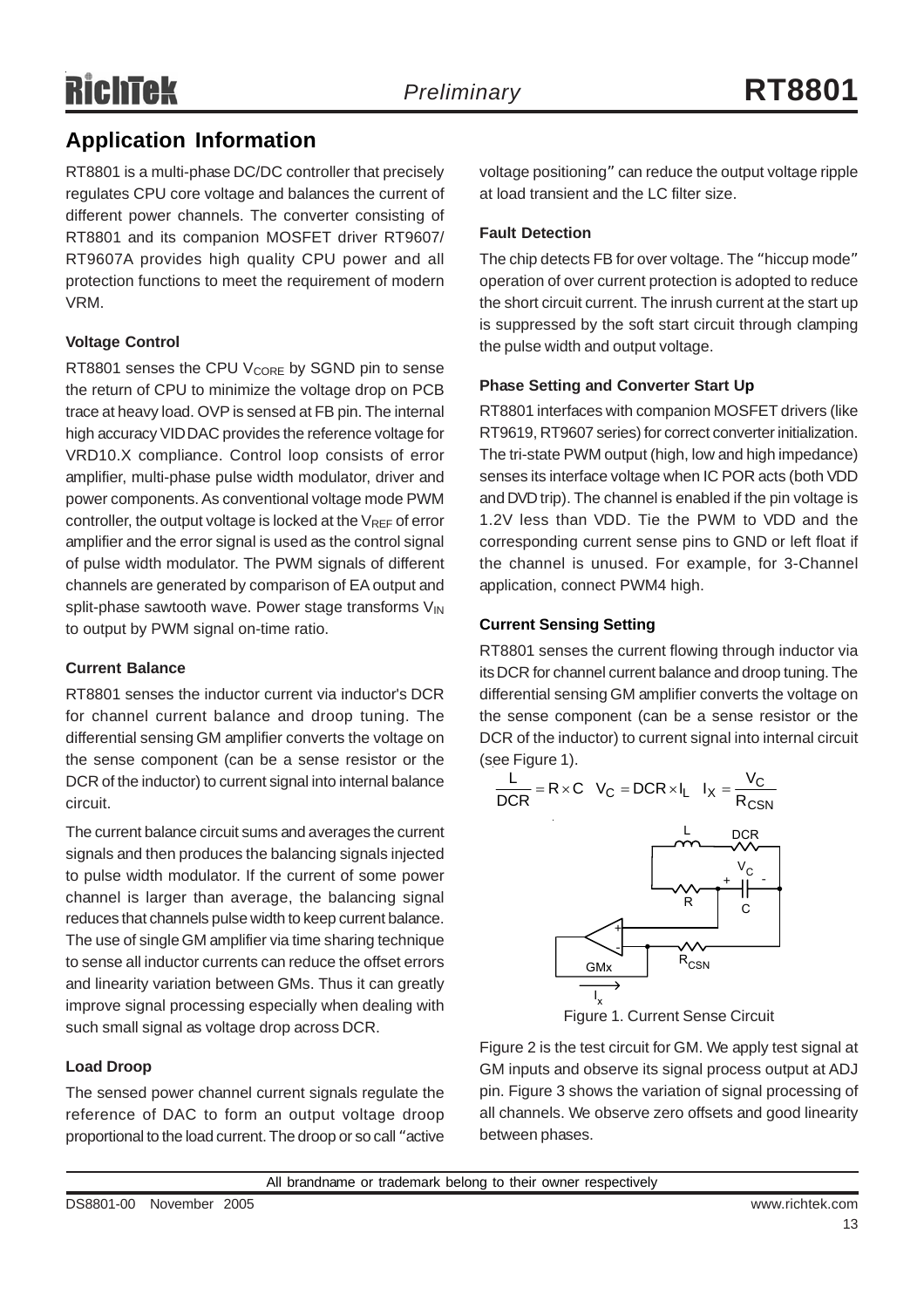

Figure 2. The Test Circuit of GM



Figure 3. The Linearity of GMx

Figure 4 shows the time sharing technique of GM amplifier. We apply test signal at phase 4 and observe the waveforms at both pins of GM amplifier. The waveforms show time sharing mechanism and the perfomance of GM to hold both input pins equal when the shared time is on.



### **Over Current Protection**

RT8801 uses an external resistor  $R_{CSN}$  to set a programmable over current trip point. OCP comparator compares each inductor current with this reference current. RT8801 uses hiccup mode to eliminate fault detection of OCP or reduce output current when output is shorted to ground.



Figure 5. Over Current Comparator



Figure 6. Over Current Protection at steady state

### **Current Ratio Setting**



Figure 7. Application circuit for current ratio setting

For some case with preferable current ratio instead of current balance, the corresponding technique is provided. Due to different physical environment of each channel, it is necessary to slightly adjust current loading between channels. Figure 7 shows the application circuit of GM for current ratio requirement. Applying KVL along L+DCR branch and R1+C//R2 branch: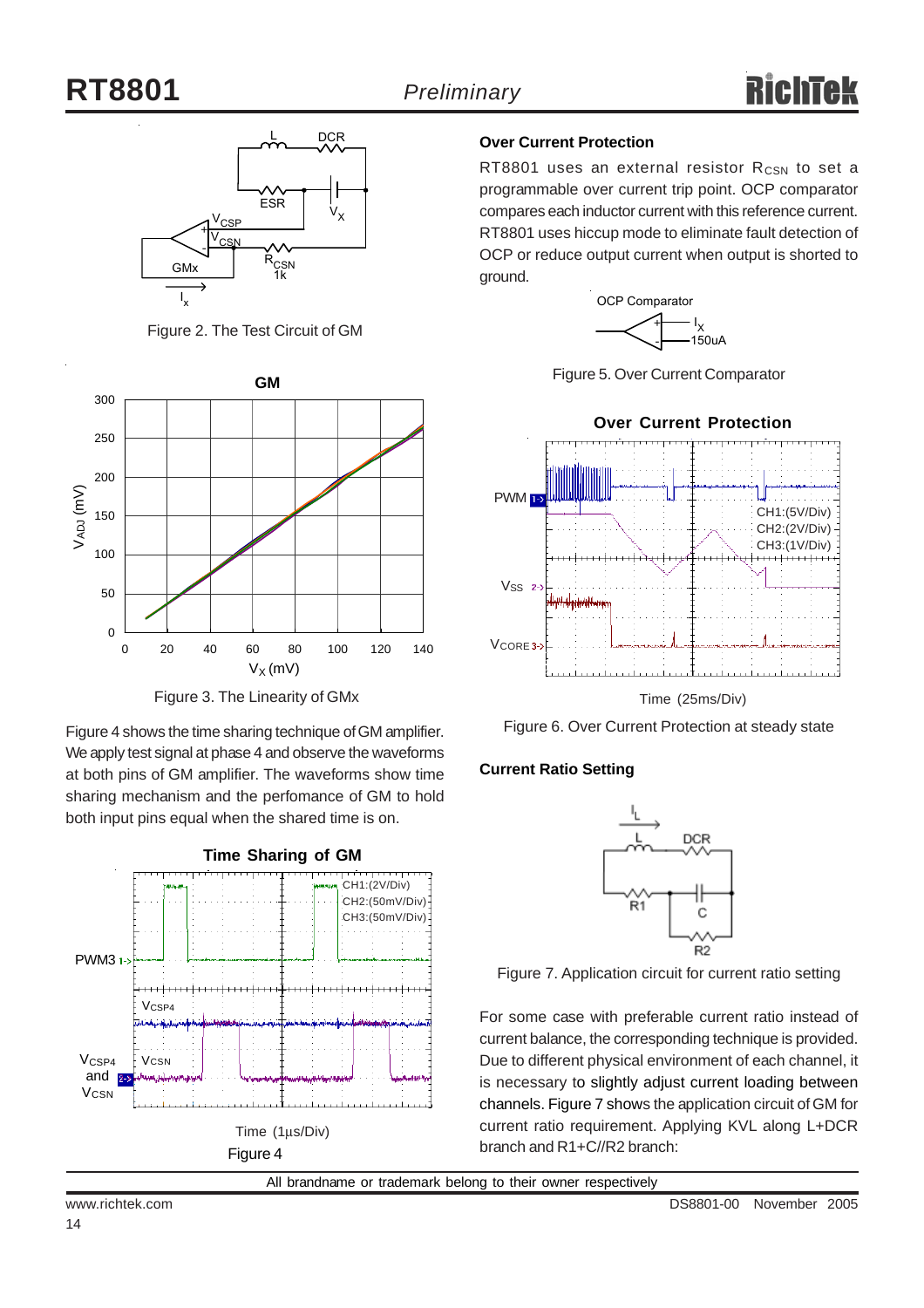$$
L\frac{dl_L}{dt} + DCR \times I_L = R_1(\frac{V_C}{R_2} + C\frac{dV_C}{dt}) + V_C
$$

$$
= R_1C\frac{dV_C}{dt} + \frac{R_1 + R_2}{R_2}V_C
$$
  
For  $V_C = \frac{R_2}{R_1 + R_2}DCR \times I_L$ 

Look for its corresponding conditions :

$$
L\frac{dl_L}{dt} + DCR \times I_L = (R1 // R2) \times C \times DCR \times \frac{dl_L}{dt} + DCR \times I_L
$$
  
Let 
$$
\frac{L}{DCR} = (R1 // R2) \times C
$$
  
Thus if 
$$
\frac{L}{DCR} = (R1 // R2) \times C
$$

Then 
$$
V_C = \frac{R2}{R1 + R2} \times DCR \times I_L
$$

With internal current balance function, this phase would share  $(R_1+R_2)/R_2$  times current than other phases. Figure 8 & 9 show different settings for the power stages. Figure 10 shows the performance of current ratio compared with conventional current balance function in Figure 11.



Figure 8. GM4 Setting for current ratio function



Figure 9. GM1~3 Setting for current ratio function



Figure 10



Figure 11



Figure 12. Application circuit of GM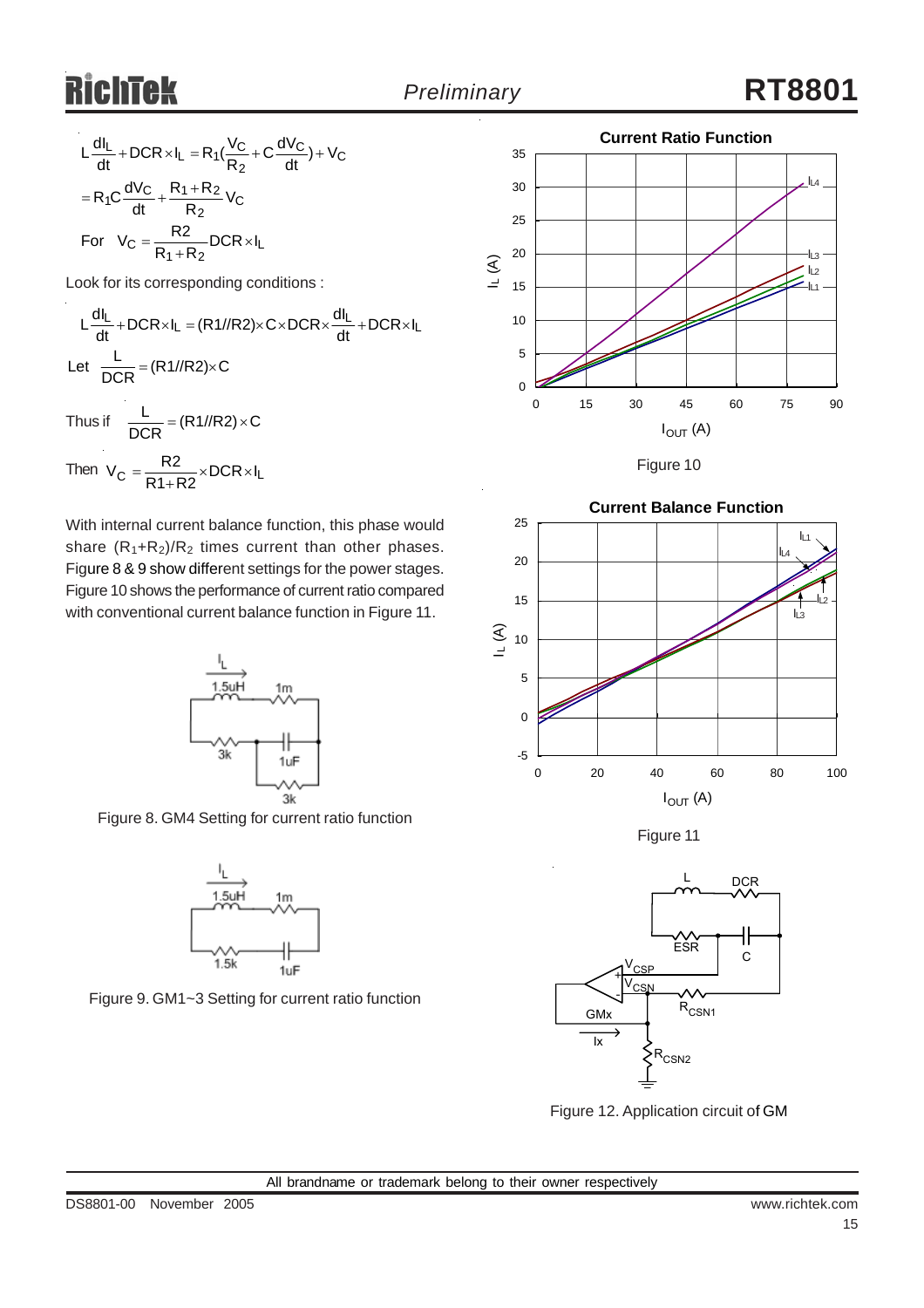# **RT8801** *Preliminary*

For load line design, with application circuit in Figure 12, it can eliminate the dead zone of load line at light loads.

$$
V_{CSP} = V_{OUT} + I_L \times DCR
$$

if GM holds input voltages equal, then

$$
V_{CSP} = V_{CSN}
$$
\n
$$
I_X = \frac{V_{CSN}}{R_{CSN2}} + \frac{I_L \times DCR}{R_{CSN1}}
$$
\n
$$
= \frac{V_{OUT} + I_L \times DCR}{R_{CSN2}} + \frac{I_L \times DCR}{R_{CSN1}}
$$
\n
$$
= \frac{V_{OUT}}{R_{CSN2}} + \frac{I_L \times DCR}{R_{CSN2}} + \frac{I_L \times DCR}{R_{CSN1}}
$$

For the lack of sinking capability of GM, R<sub>CSN2</sub> should be small enough to compensate the negative inductor valley current especially at light loads.

$$
\frac{V_{CSN}}{R_{CSN2}} \ge \left|\frac{I_L \times DCR}{R_{CSN1}}\right|
$$

Assume the negative inductor valley current is −5A at no load, then for

 $R_{CSN1} = 330Ω$ ,  $R_{ADJ} = 160Ω$ ,  $V_{OUT} = 1.300V$ 

|     | $-5A \times 1m\Omega$ |
|-----|-----------------------|
| J2. | उउा । ।               |

 $R_{CSM2} \leq 85.8k\Omega$ 

Choose  $R_{CSN2} = 82k\Omega$ 



### **VID on the Fly**

With external pull up resistors tied to VID pins, RT8801 converters different VID codes from CPU into output voltage. Figure 14 and Figure 15 show the waveforms of VID on the fly function.



Figure 14



Time (25μs/Div)

Figure 15



All brandname or trademark belong to their owner respectively

16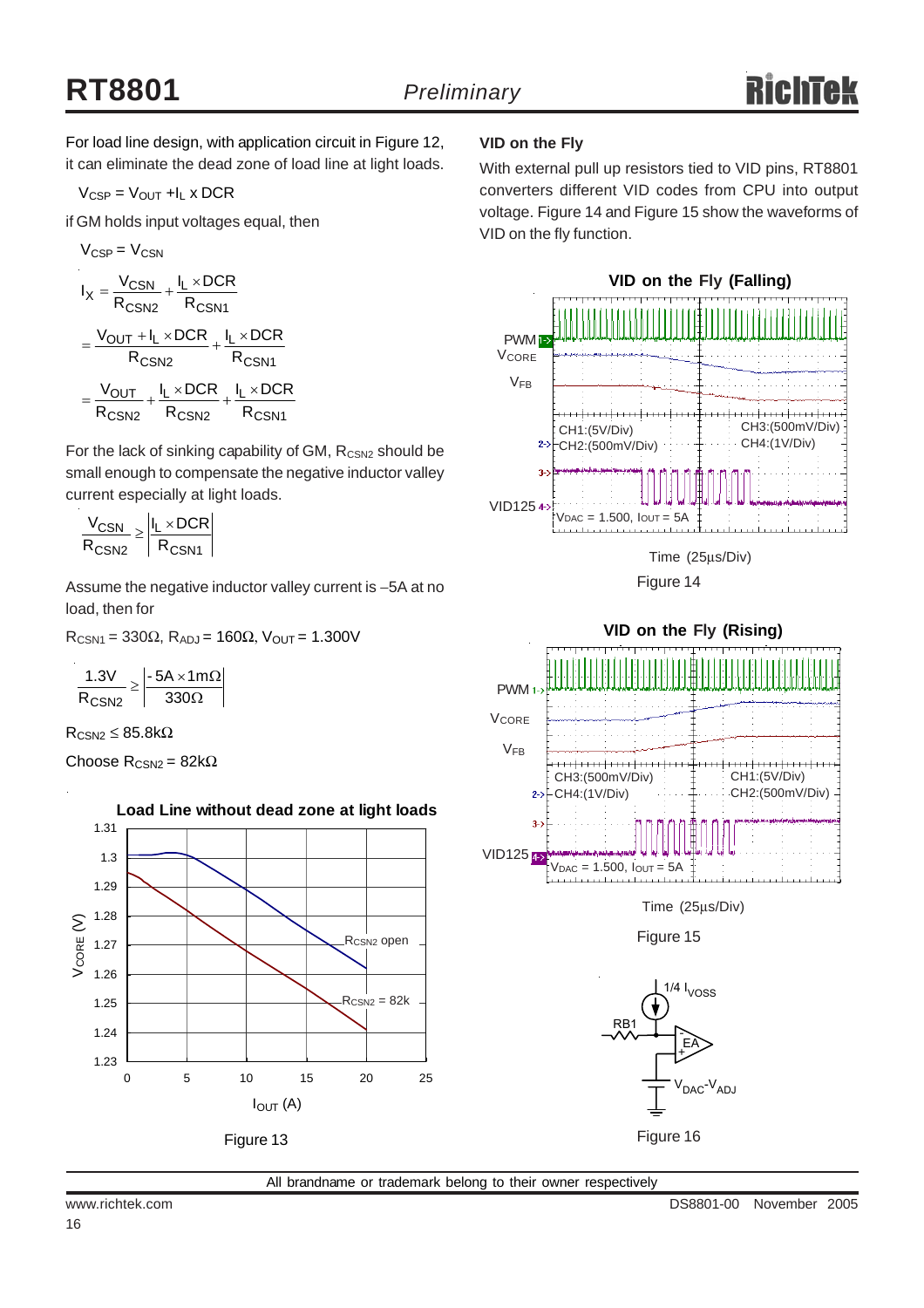### **Output Voltage Offset Function**

To meet Intel® requirement of initial offset of load line, RT8801 provides programmable initial offset function. External resistor  $R_{VOSS}$  and voltage source at VOSS pin<br>concepte offset current  $R_{VOSS} = \frac{VVOSS}{VUSS}$ generate offset current  $V$ <sub>OSS</sub> =  $\frac{V}{R}$ <sup>V</sup>OSS.  $I_{VOSS} = \frac{V_{VOSS}}{R_{VOSS}}$ 

One quarter of  $I_{VOSS}$  flows through RB1 as shown in Figure 16. Error amplifier would hold the inverting pin equal to  $V_{DAC} - V_{ADJ}$ . Thus output voltage is subtracted from  $V_{DAC}$ − VADJ for a constant offset voltage.

$$
V_{\text{CORE}} = V_{\text{DAC}} - V_{\text{ADJ}} - \frac{R_{\text{FB1}}}{4 \times R_{\text{VOSS}}}
$$

A positive output voltage offset is possible by connecting R<sub>VOSS</sub> to VDD instead of to GND. Please note that when R<sub>VOSS</sub> is connected to VDD, V<sub>VOSS</sub> is V<sub>DD</sub> – 2V typically and half of  $I_{VOSS}$  flows through  $R_{FB1}$ .  $V_{CORE}$  is rewritten as:

$$
V_{\text{CORE}} = V_{\text{DAC}} - V_{\text{ADI}} + \frac{R_{\text{FB1}}}{R_{\text{VOSS}}}
$$

#### **Error Amplifier Characteristic**

For fast response of converter to meet stringent output current transient response, RT8801 provides large slew rate capability and high gain-bandwidth performance.







Figure 18. EA Falling Transient with 10pF Loading; Slew Rate = 8V/us



Figure 19. Gain-Bandwidth Measurement by signal A divided by signal B

### **PGOOD Function**

To indicate the condition of multiphase converter, RT8801 provides PGOOD signal through an open drain connection. As shown in Figure 20. PGOOD pin is externally pulled high when SS pin voltage higher than 3.7V and no fault occurs.

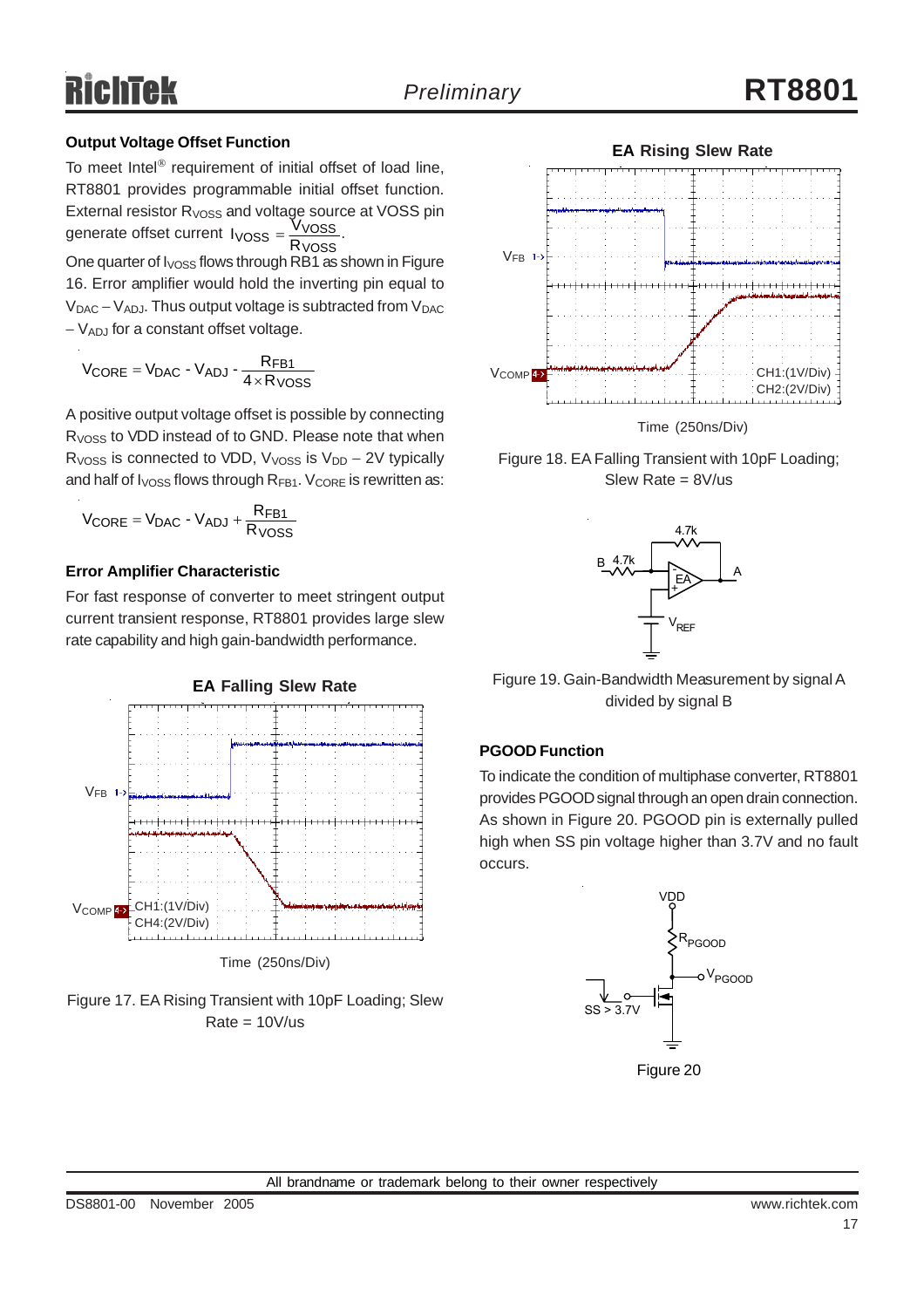### **Design Procedure Suggestion**

- a.Output filter pole and zero (Inductor, output capacitor value & ESR).
- b.Error amplifier compensation & sawtooth wave amplitude (compensation network).
- $c$ . Kelvin sense for  $V_{\text{CORE}}$ .

### **Current Loop Setting**

GM amplifier S/H current (current sense component DCR, CSN pin external resistor value).

#### **VRM Load Line Setting**

- a.Droop amplitude (ADJ pin resistor).
- b.No load offset (R<sub>CSN2</sub>)
- c.DAC offset voltage setting (VOSS pin & compensation network resistor RB1).

#### **Power Sequence & SS**

DVD pin external resistor and SS pin capacitor.

#### **PCB Layout**

a.Kelvin sense for current sense GM amplifier input.

b.Refer to layout guide for other items.

#### **Voltage Loop Setting**

#### **Design Example**

#### **Given:**

Apply for four phase converter

 $V_{IN} = 12V$ 

 $V_{\text{CORE}} = 1.5V$ 

 $I_{LOAD (MAX)} = 100A$ 

 $V_{DROOP}$  = 100mV at full load (1mΩ Load Line)

OCP trip point set at 40A for each channel (S/H)

DCR = 1m $\Omega$  of inductor at 25°C

 $L = 1.5$ uH

 $C_{\text{OUT}} = 8000 \mu F$  with 5m $\Omega$  equivalent ESR.

#### **1. Compensation Setting**

a. Modulator Gain, Pole and Zero :

From the following formula:

Modulator Gain =  $V_{IN}/V_{RAMP}$  = 12/1.9 = 6.3 (i.e 16dB)

where  $V_{\text{RAMP}}$ : ramp amplitude of saw-tooth wave

LC Filter Pole = 1.45kHz and

 $ESR$  Zero = 3.98 $kHz$ 

b. EA Compensation Network :

Select R1 = 4.7k, R2 = 15k, C1 = 12nF, C2 = 68pF and use the Type 2 compensation scheme shown in Figure 21. By calculation, the  $FZ = 0.88$ kHz,  $FP = 322$ kHz and Middle Band Gain is 3.19 (i.e 10.07dB).



Figure 21. Type 2 compensation network of EA

The bode plot of EA compensation is shown as Figure 23.

The bode plot of power stage is shown as Figure 24. The total loop gain is in Figure 25.

#### **2. Over-Current Protection Setting**

Consider the temperature coefficient of copper 3900ppm/°C,

$$
\frac{I_L \times DCR}{R_{CSN}} = 150 \,\mu\text{A}
$$

 $R_{\text{CSN}} = \frac{40A \times 1.39m\Omega}{150 \mu A}$ 

 $\mathsf{R}_{\mathsf{CSN}} = 370\Omega$ 

#### **3. Soft-Start Capacitor Selection**

For most application cases, 0.1μF is a good engineering value.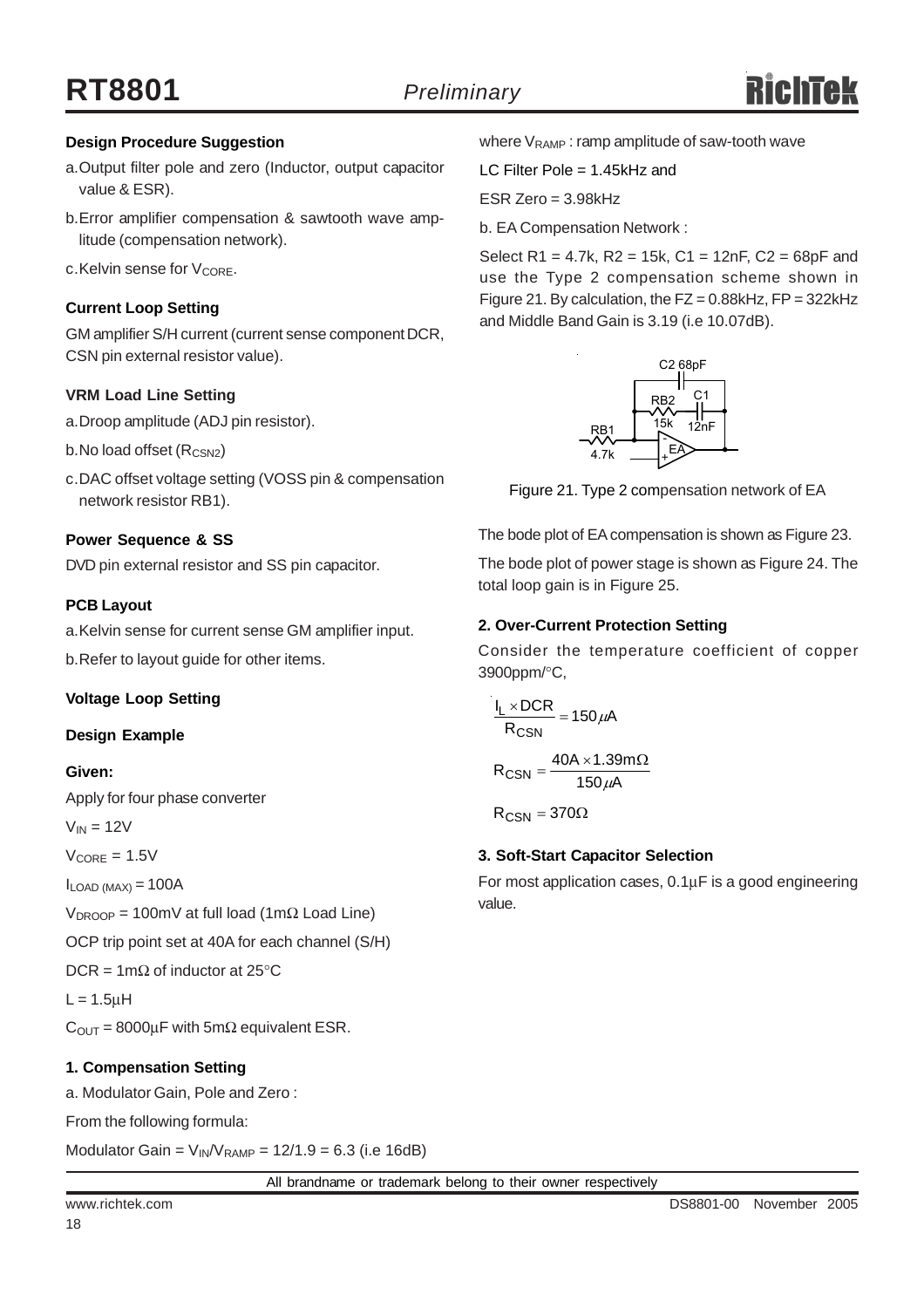

Figure 22. EA Frequency Response with closed loop gain set at 0db to observe gain-bandwidth product; -3dB at 10.86MHz



Figure 23. The Frequency Response of the Compensator Network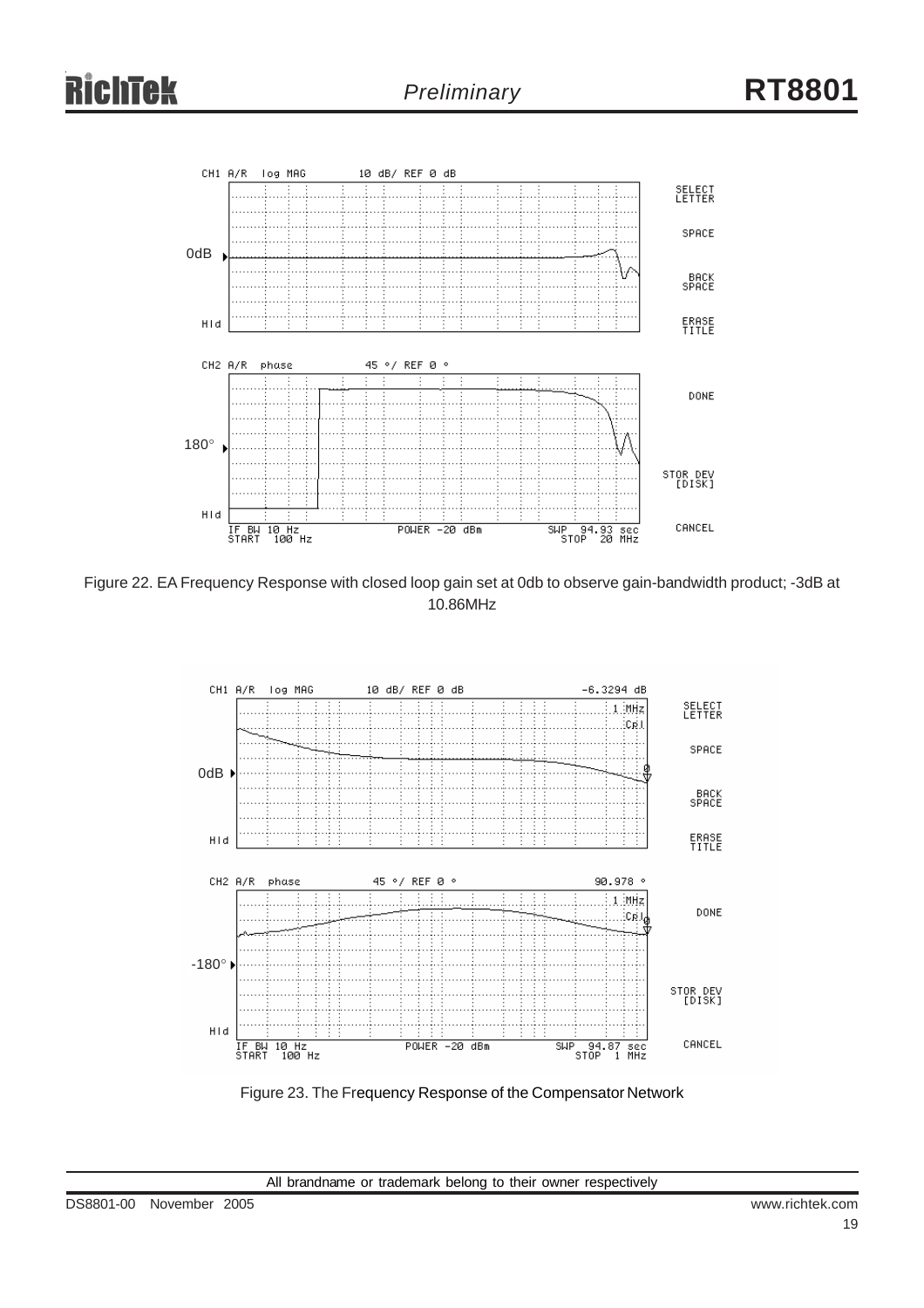





Figure 25. The Loop Gain of Converter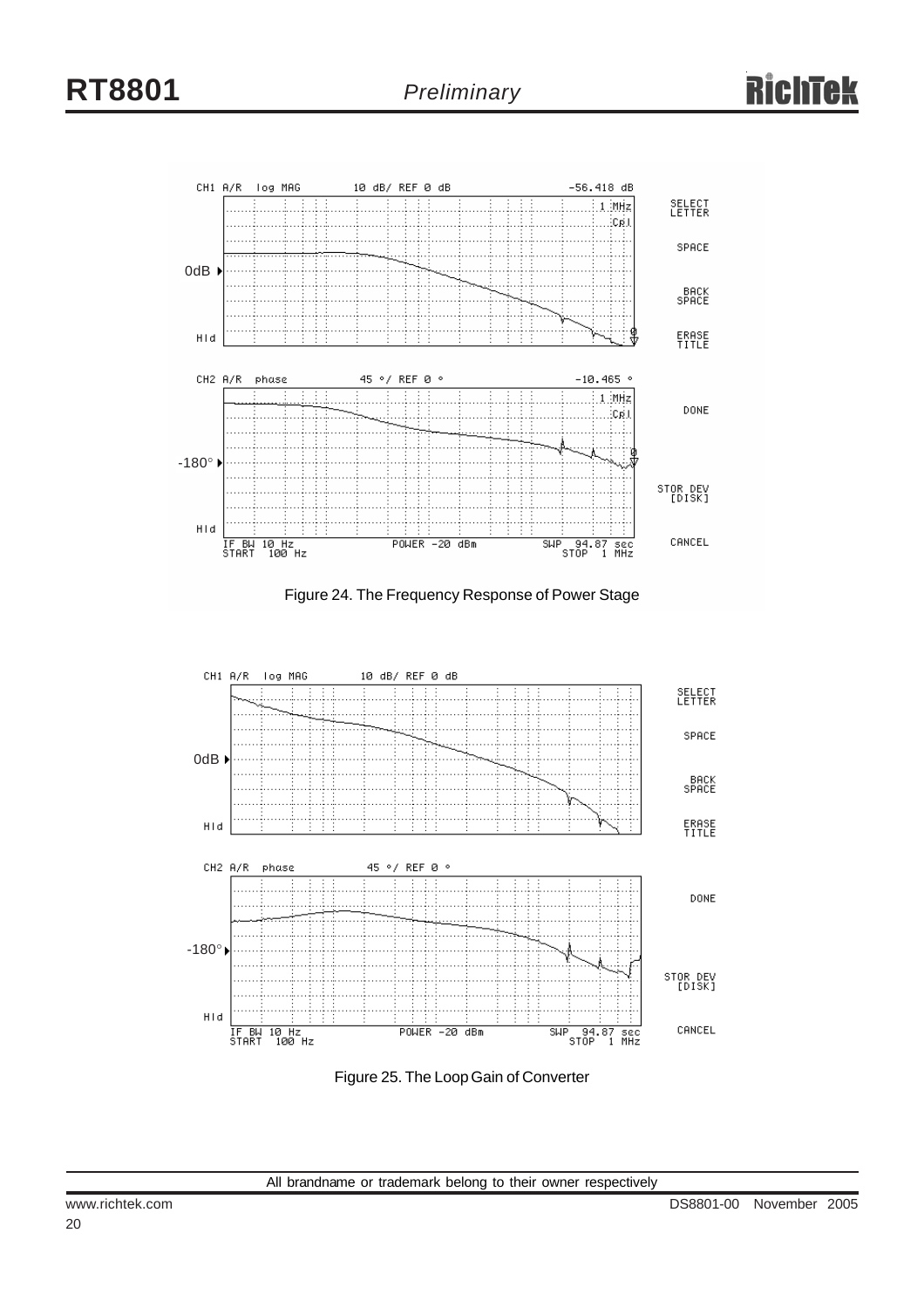### **Layout Guide**

Place the high-power switching components first, and separate them from sensitive nodes.

**1. Most critical path: the current sense circuit is the most sensitive part of the converter. The current sense resistors tied to CSP1,2,3,4 and CSN should be located not more than 0.5 inch from the IC and away from the noise switching nodes. The PCB trace of sense nodes should be parallel and as short as possible. Kelvin connection of the sense component (additional sense resistor or Inductor DCR) ensures the accurate stable current sensing.**

### **Keep well Kelvin sense to ensure the stable operation!**

- 2. Switching ripple current path:
	- a. Input capacitor to high side MOSFET.
	- b. Low side MOSFET to output capacitor.
	- c. The return path of input and output capacitor.
	- d. Separate the power and signal GND.
	- e. The switching nodes (the connection node of high/low side MOSFET and inductor) is the most noisy points. Keep them away from sensitive small-signal node.
	- f. Reduce parasitic R, L by minimum length, enough copper thickness and avoiding of via.
- 3. MOSFET driver should be closed to MOSFET.
- 4. The compensation, bypass and other function setting components should be near the IC and away from the noisy power path.



Figure 26. Power Stage Ripple Current Path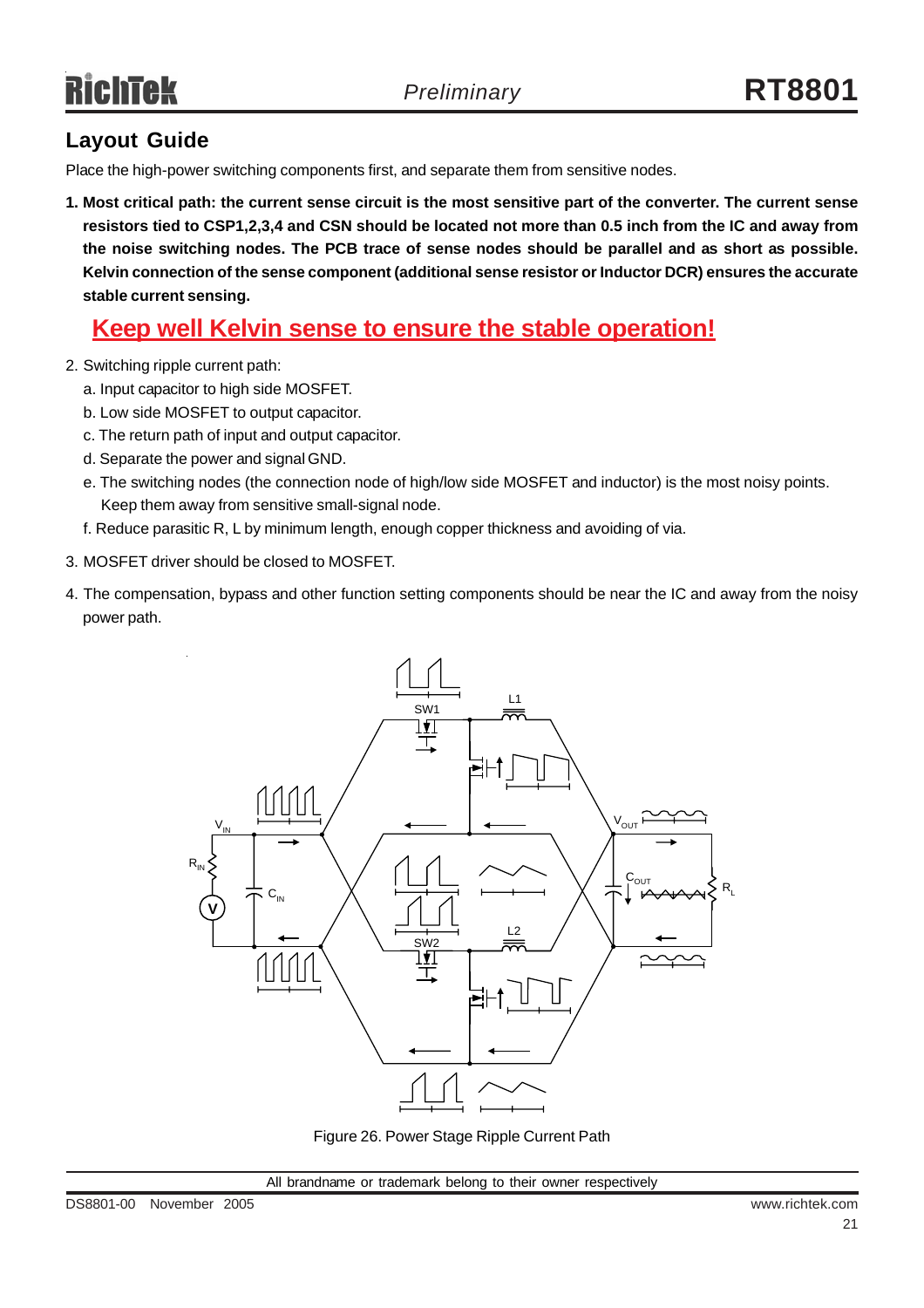











Figure 30